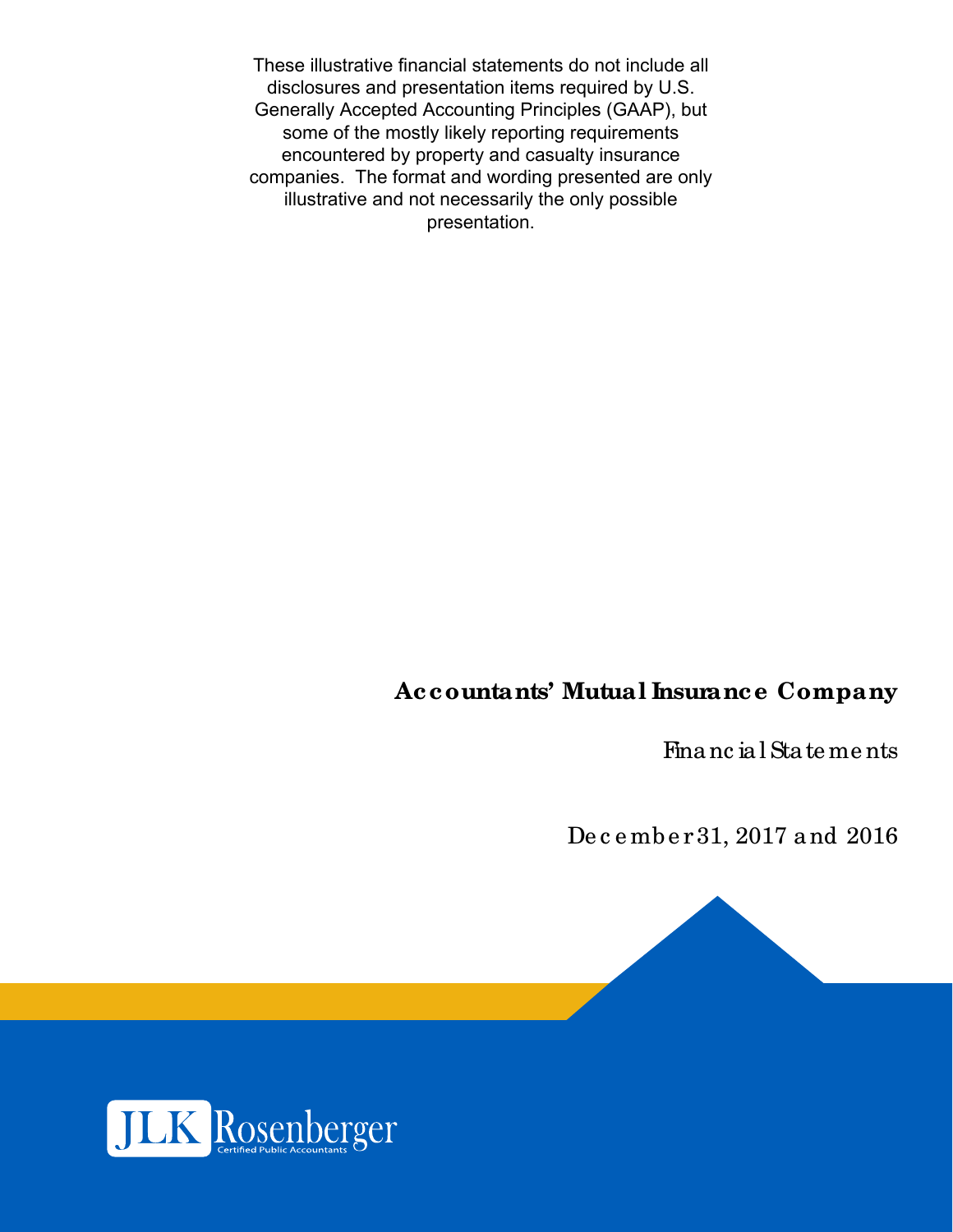## **Table of Contents**

| <b>Financial Statements:</b>                                 |    |
|--------------------------------------------------------------|----|
| <b>Balance Sheets</b>                                        | 1  |
| <b>Statements of Operations</b>                              | 2  |
| Statements of Comprehensive Income                           | 3  |
| Statements of Changes in Shareholder's Equity                | 4  |
| <b>Statements of Cash Flows</b>                              | 5  |
| <b>Notes to Financial Statements</b>                         | 6  |
| Supplementary Information:                                   |    |
| Loss and Allocated Loss Adjustment Expenses Development Data | 21 |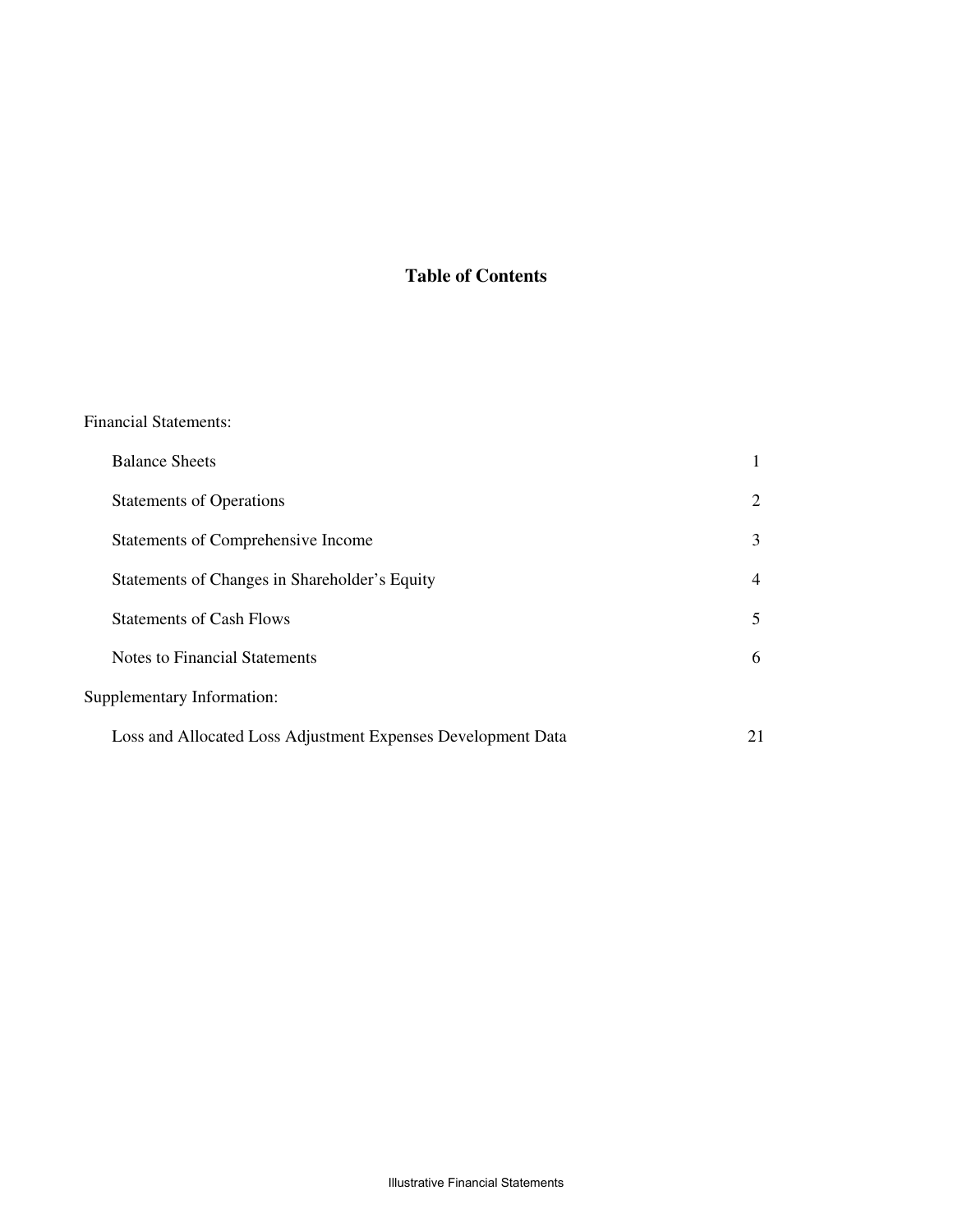## Balance Sheets As of December 31, 2017 and 2016

|                                                                 |    | 2017        | 2016              |
|-----------------------------------------------------------------|----|-------------|-------------------|
| <b>Assets</b>                                                   |    |             |                   |
| Available-for-sale securities                                   | \$ | 83,661,361  | \$<br>82,136,875  |
| Cash and cash equivalents                                       |    | 7,977,397   | 7,853,960         |
| Accrued interest                                                |    | 603,350     | 516,765           |
| Uncollected premiums, net of allowance for doubtful accounts of |    |             |                   |
| \$104,752 and \$223,626 for 2017 and 2016, respectively         |    | 14,654,939  | 11,761,288        |
| Reinsurance recoverable                                         |    | 9,222,007   | 9,201,709         |
| Deposits with reinsurers                                        |    | 75,000      | 75,000            |
| Deferred policy acquisition costs                               |    | 1,538,789   | 1,175,986         |
| Property and equipment, net                                     |    | 3,318,885   | 3,461,400         |
| Income taxes recoverable                                        |    | 30,119      |                   |
| Deferred tax asset, net                                         |    | 6,191,971   | 5,366,671         |
| Other assets                                                    |    | 818,637     | 530,619           |
| Total assets                                                    | S  | 128,092,455 | \$<br>122,080,273 |
| <b>Liabilities and Shareholder's Equity</b>                     |    |             |                   |
| Liabilities:                                                    |    |             |                   |
| Reserve for losses and loss adjustment expenses                 | \$ | 84,176,329  | \$<br>90,329,208  |
| Unearned premium                                                |    | 9,623,648   | 9,046,048         |
| Reinsurance payable on paid losses and loss adjustment expenses |    | 5,052       | 6,237             |
| Ceded reinsurance premium payable                               |    | 3,350,773   | 808,641           |
| Policy deposits held in escrow                                  |    | 3,081,288   | 2,784,063         |
| Income taxes payable                                            |    |             | 3,074             |
| Other payables                                                  |    | 2,627,018   | 2,194,606         |
| <b>Total liabilities</b>                                        |    | 102,864,108 | 105, 171, 877     |
| Shareholder's equity:                                           |    |             |                   |
| Common stock, \$50 par value, 100,000 shares authorized,        |    |             |                   |
| 20,000 issues and outstanding                                   |    | 1,000,000   | 1,000,000         |
| Additonal paid-in capital                                       |    | 12,200,196  | 12,200,196        |
| Accumulated other comprehensive income                          |    | (154, 835)  | 100,432           |
| Accumulated surplus                                             |    | 12,182,986  | 3,607,768         |
| Total shareholder's equity                                      |    | 25,228,347  | 16,908,396        |
| Total liabilities and shareholder's equity                      | \$ | 128,092,455 | \$<br>122,080,273 |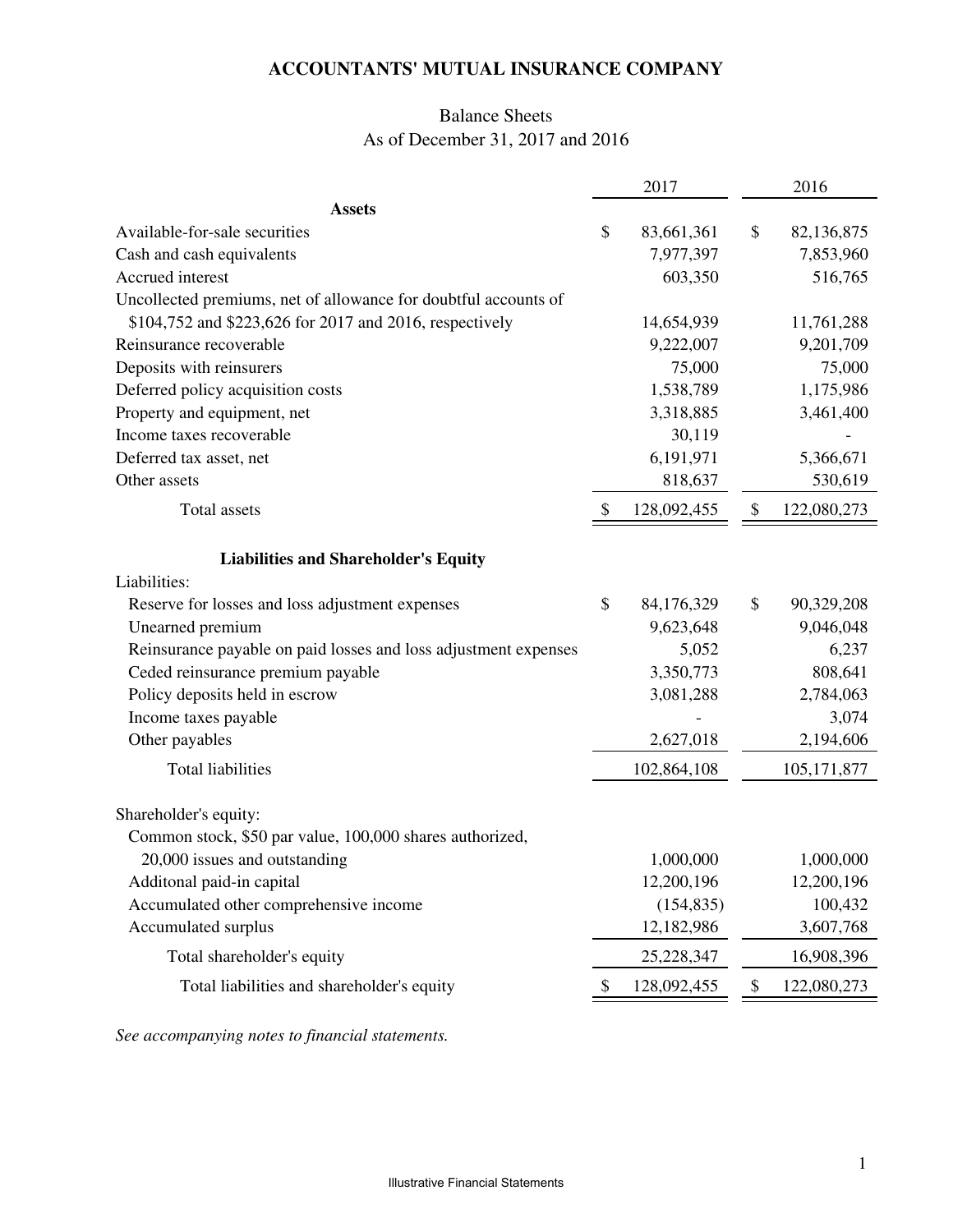## Statements of Operations For the Years Ended December 31, 2017 and 2016

|                                                    | 2017             | 2016             |
|----------------------------------------------------|------------------|------------------|
| Underwriting:                                      |                  |                  |
| Premiums earned                                    | \$<br>33,520,109 | \$<br>32,942,752 |
| Ceded premiums                                     | (8,344,662)      | (4,299,355)      |
| Net earned premiums                                | 25,175,447       | 28,643,397       |
| Losses and loss adjustment expenses                | 14,597,695       | 21,693,363       |
| Policy acquisition and other underwriting expenses | 5,062,187        | 5,707,128        |
| Total underwriting expense                         | 19,659,882       | 27,400,491       |
| Net underwriting income                            | 5,515,565        | 1,242,906        |
| Investment income, net                             | 2,443,415        | 1,979,508        |
| Realized gains, net                                | 14,734           | 53,156           |
| Other income, net                                  | 33,537           | 12,962           |
| Income before income taxes                         | 8,007,251        | 3,288,532        |
| Income tax benefit                                 | (567, 967)       | (4,772,492)      |
| Net income                                         | \$<br>8,575,218  | \$<br>8,061,024  |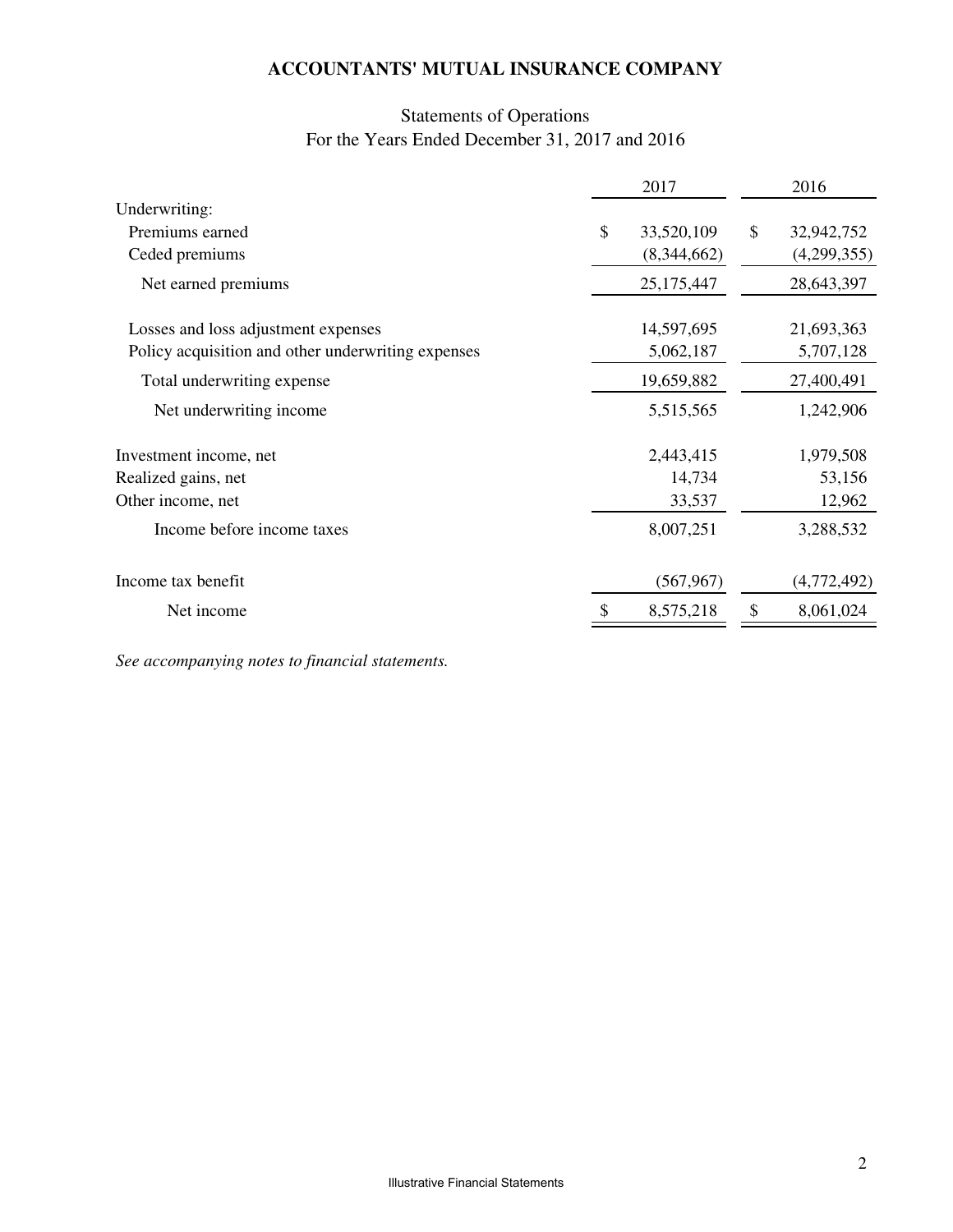## Statements of Comprehensive Income For the Years Ended December 31, 2017 and 2016

|                                                                  | 2017            |     | 2016      |
|------------------------------------------------------------------|-----------------|-----|-----------|
| Net income                                                       | \$<br>8,575,218 | \$. | 8,061,024 |
| Other comprehensive income:                                      |                 |     |           |
| Unrealized holding (loss) gain on available-for-sale securities, |                 |     |           |
| net of tax (benefit) expense of $$(136,519)$ and $$714,461$      | (265,007)       |     | 1,386,894 |
| Reclassification adjustments for amounts included in net income, |                 |     |           |
| net of tax expense of \$5,018 and \$18,073                       | 9,740           |     | 35,079    |
| Unrealized holding (loss) gain on available-for-sale securities, |                 |     |           |
| net of tax (benefit) expense of $$(131,501)$ and $$732,534$      |                 |     |           |
| in 2015 and 2014, respectively                                   | (255, 267)      |     | 1,421,973 |
| Comprehensive income                                             | 8,319,951       | S   | 9,482,997 |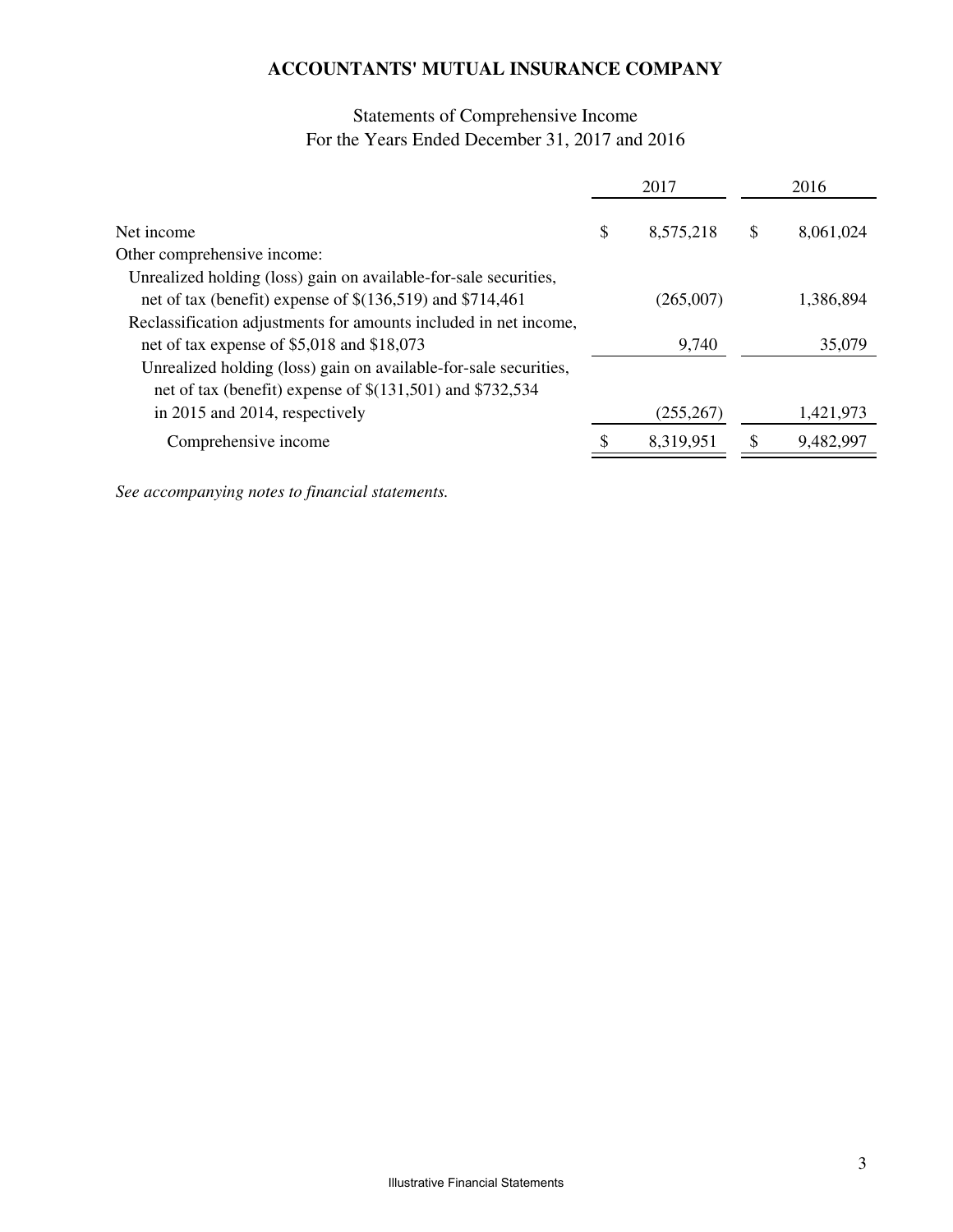|                                                                          | Common<br><b>Stock</b> | Additional<br>Paid-In<br>Capital | Accumulated<br>Other<br>Comprehensive<br>(Loss) Income | Accumulated<br>(Deficit)<br>Surplus | Total<br>Shareholder's<br>Equity          |
|--------------------------------------------------------------------------|------------------------|----------------------------------|--------------------------------------------------------|-------------------------------------|-------------------------------------------|
| Balance at January 1, 2016<br>Net income<br>Change in unrealized gains   | \$1,000,000            | \$12,200,196                     | \$<br>(1,321,541)<br>1,421,973                         | \$<br>(4,453,256)<br>8,061,024      | \$<br>7,425,399<br>8,061,024<br>1,421,973 |
| Balance at December 31, 2016<br>Net income<br>Change in unrealized gains | 1.000.000              | 12,200,196                       | 100.432<br>(255, 267)                                  | 3.607.768<br>8,575,218              | 16,908,396<br>8,575,218<br>(255, 267)     |
| Balance at December 31, 2017                                             | \$1,000,000            | 12,200,196                       | (154, 835)                                             | 12,182,986<br>S                     | 25,228,347<br>S                           |

## Statements of Changes in Shareholder's Equity For the Years Ended December 31, 2017 and 2016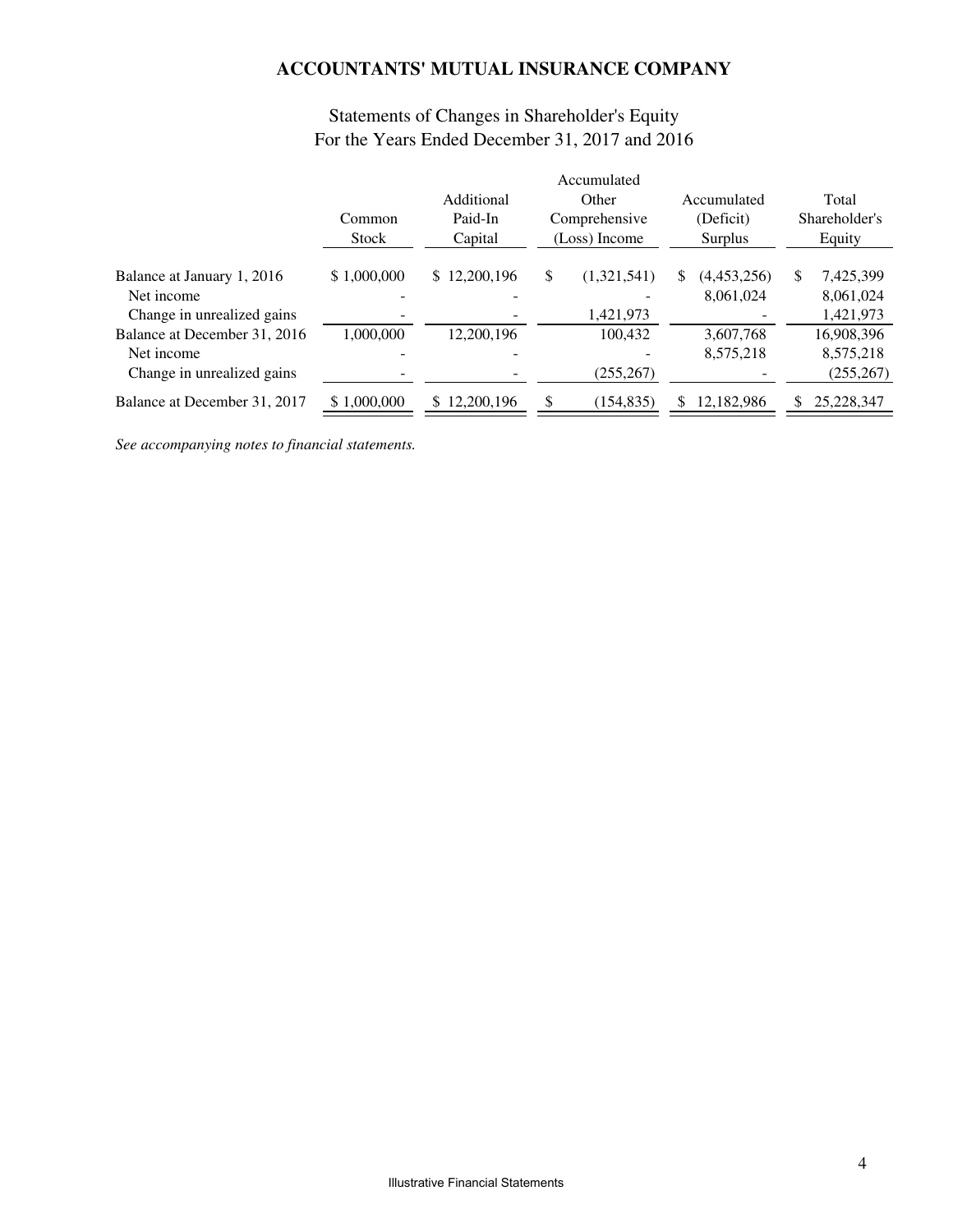### Statements of Cash Flows For the Years Ended December 31, 2017 and 2016

|                                                                 | 2017            | 2016            |
|-----------------------------------------------------------------|-----------------|-----------------|
| Cash flows from operating activities:                           |                 |                 |
| Net income                                                      | \$<br>8,575,218 | \$<br>8,061,024 |
| Adjustments to reconcile net income to net cash                 |                 |                 |
| used in operating activities:                                   |                 |                 |
| Bad debts                                                       | 104,752         | 151,761         |
| Depreciation                                                    | 334,618         | 194,612         |
| Net realized gains on sale of securities                        | (14, 734)       | (53, 131)       |
| Net amortization of bond premium                                | 100,543         | 116,894         |
| Deferred income taxes                                           | (693, 777)      | (4,840,528)     |
| Change in:                                                      |                 |                 |
| Accrued interest                                                | (86,585)        | (88,027)        |
| Uncollected premiums                                            | (2,998,403)     | (934,091)       |
| Reinsurance recoverable                                         | (20, 298)       | (1,804,246)     |
| Deposits with reinsurers                                        |                 | 66,000          |
| Deferred policy acquisition costs                               | (362, 803)      | (14,716)        |
| Income taxes recoverable                                        | (30, 119)       |                 |
| Other assets                                                    | (288, 018)      | 575,635         |
| Reserve for losses and loss adjustment expenses                 | (6, 152, 879)   | 1,818,074       |
| Unearned premium                                                | 577,600         | 147,426         |
| Reinsurance payable on paid losses and loss adjustment expenses | (1,185)         | (6,606)         |
| Ceded reinsurance premium payable                               | 2,542,132       | 793,445         |
| Policy deposits held in escrow                                  | 297,225         | 430,340         |
| Income taxes payable                                            | (3,074)         | 3,074           |
| Other payables                                                  | 432,412         | 301,110         |
| Net cash provided by operating activities                       | 2,312,625       | 4,918,050       |
| Cash flows from investing activities:                           |                 |                 |
| Payments for purchase of securities                             | (22, 101, 061)  | (18, 324, 569)  |
| Proceeds from sale and maturity of securities                   | 20,103,976      | 12,792,211      |
| Proceeds from disposal of property and equipment                |                 | 2,622           |
| Payments for purchase of property and equipment                 | (192, 103)      | (190, 725)      |
| Net cash used in investing activities                           | (2,189,188)     | (5,720,461)     |
| Net increase (decrease) in cash and cash equivalents            | 123,437         | (802, 411)      |
| Cash and cash equivalents at beginning of year                  | 7,853,960       | 8,656,371       |
| Cash and cash equivalents at end of year                        | \$<br>7,977,397 | \$<br>7,853,960 |
| Supplemental disclosure about cash flows:                       |                 |                 |
| Income taxes paid                                               | 159,000         | 64,955          |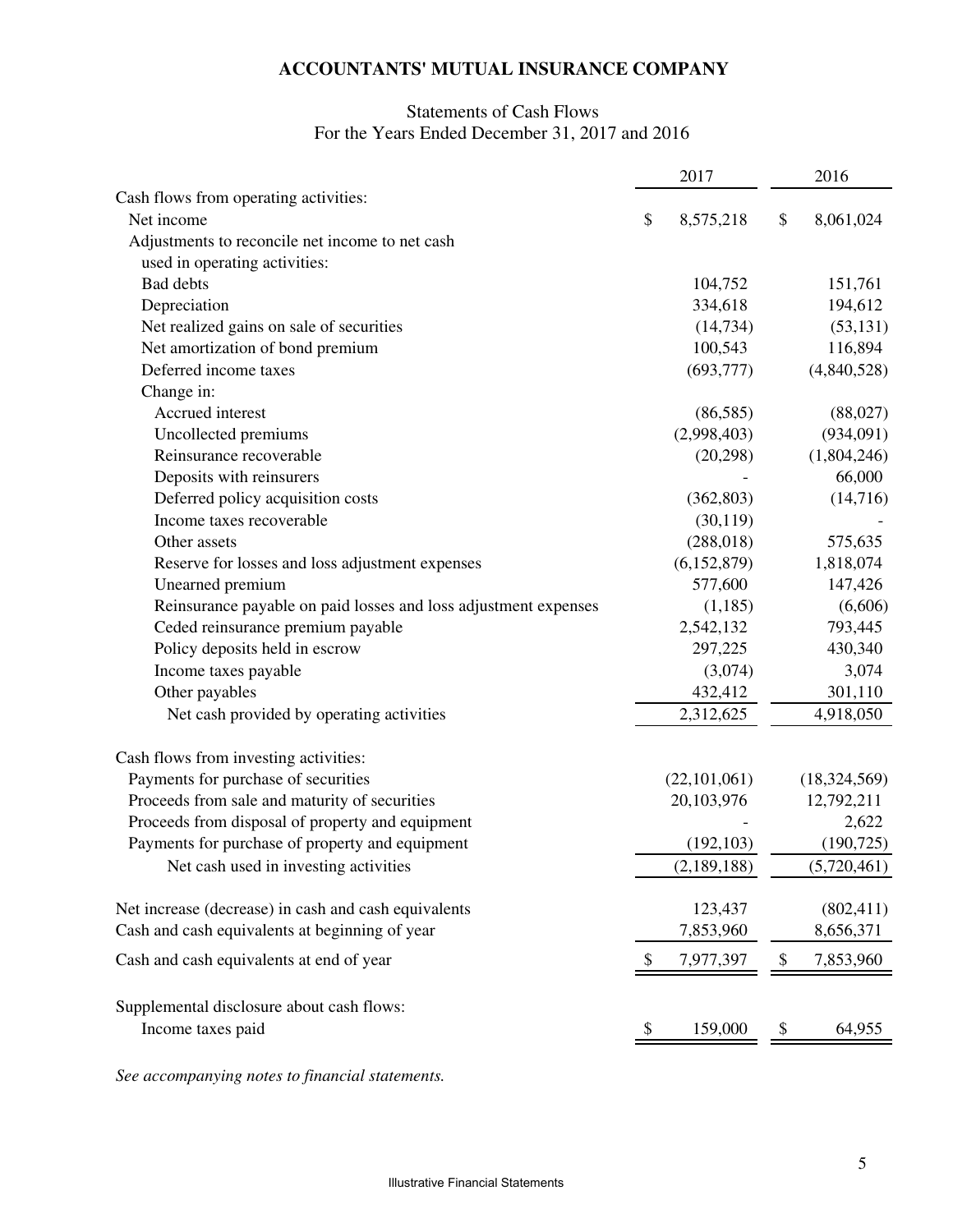Notes to Financial Statements December 31, 2017 and 2016

### **1. Summary of Significant Accounting Policies**

#### *Nature of Operations*

Accountants' Mutual Insurance Company (The Company) offers workers' compensation insurance to certified public accountants. The Company specializes in insuring certified public accounting (CPA) practices with up to 100 employees. The Company is licensed in 5 states. For the years ended December 31, 2017 and 2016, the Company's California business represented 62% and 58%, respectively, of its total premiums written.

The Company was incorporated in California in 1974 as a mutual insurance company. The Company is a wholly owned subsidiary of Accountants' Holdings, LLC.

### *Basis of Presentation*

The accompanying financial statements have been prepared in accordance with accounting principles generally accepted in the United States of America.

### *Estimates*

The preparation of financial statements in conformity with accounting principles generally accepted in the United States of America requires management to make estimates and assumptions that affect the reported amounts of assets and liabilities and disclosure of contingent assets and liabilities at the date of the financial statements and the reported amounts of revenues and expenses during the reporting period. Actual results could differ from those estimates.

#### *Investments*

Investments are classified as available-for-sale and reported at fair value, with unrealized gains and losses, net of tax, reported in other comprehensive income. Realized gains and losses are determined using the specific identification method.

The Company reviews its investment portfolio to determine whether declines in fair value are other-thantemporary. Generally, debt securities that have a fair value to amortized cost ratio of less than 80% for six consecutive months or have received downgraded credit ratings are considered for other-than-temporary impairment. Any securities that are considered other-than-temporarily impaired are written down to fair value through a charge to current period income.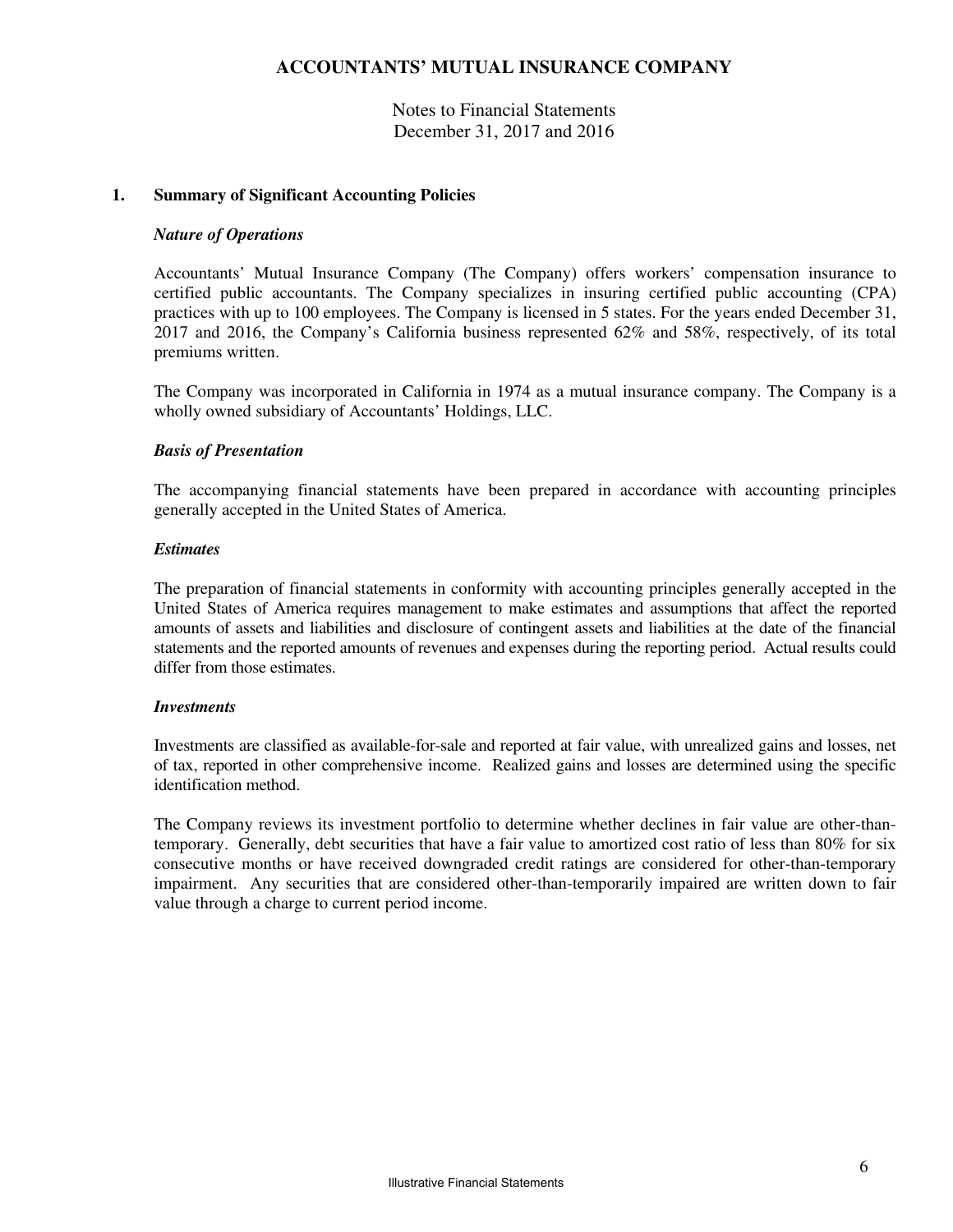Notes to Financial Statements (Continued) December 31, 2017 and 2016

#### **1. Summary of Significant Accounting Policies (Continued)**

#### *Fair Value Measurements*

Accounting standards establish a fair value hierarchy that prioritizes the inputs to valuation techniques used to measure fair value. The fair value of a financial instrument is the amount that would be received to sell an asset or paid to transfer a liability in an orderly transaction between market participants at the measurement date (the exit price). Accordingly, when market observable data is not readily available, the Company's own assumptions are set to reflect those that market participants would be presumed to use in pricing the asset or liability at the measurement date. Financial assets and financial liabilities recorded in the balance sheets at fair value are categorized based on the reliability of inputs to the valuation techniques as follows:

*Level 1* **-** Financial assets and financial liabilities whose values are based on unadjusted quoted prices for identical assets or liabilities in active markets that the Company can access.

*Level 2* **-** Financial assets and financial liabilities whose values are based on (a) quoted prices for similar assets or liabilities in active markets, (b) quoted prices for identical or similar assets or liabilities in nonactive markets, or (c) Valuation models whose inputs are observable, directly or indirectly, for substantially the full term of the asset or liability.

Level 3 - Financial assets and financial liabilities whose values are based on prices or valuation techniques that require inputs that are both unobservable and significant to the overall fair value measurement. These inputs reflect the Company's estimates of the assumptions that market participants would use in valuing the financial assets and financial liabilities.

The Company uses prices and inputs that are current as of the measurement date, including during periods of market disruption. In periods of market disruption, the ability to observe prices and inputs may be reduced for many instruments. This condition could cause an instrument to be reclassified from Level 1 to Level 2, or from Level 2 to Level 3.

#### *Cash and Cash Equivalents*

For purposes of the Company's statement of cash flows, the Company includes all highly liquid investments that are both (a) readily convertible to known amounts of cash and (b) so near to maturity that they present insignificant risk of changes in value due to changing interest rates.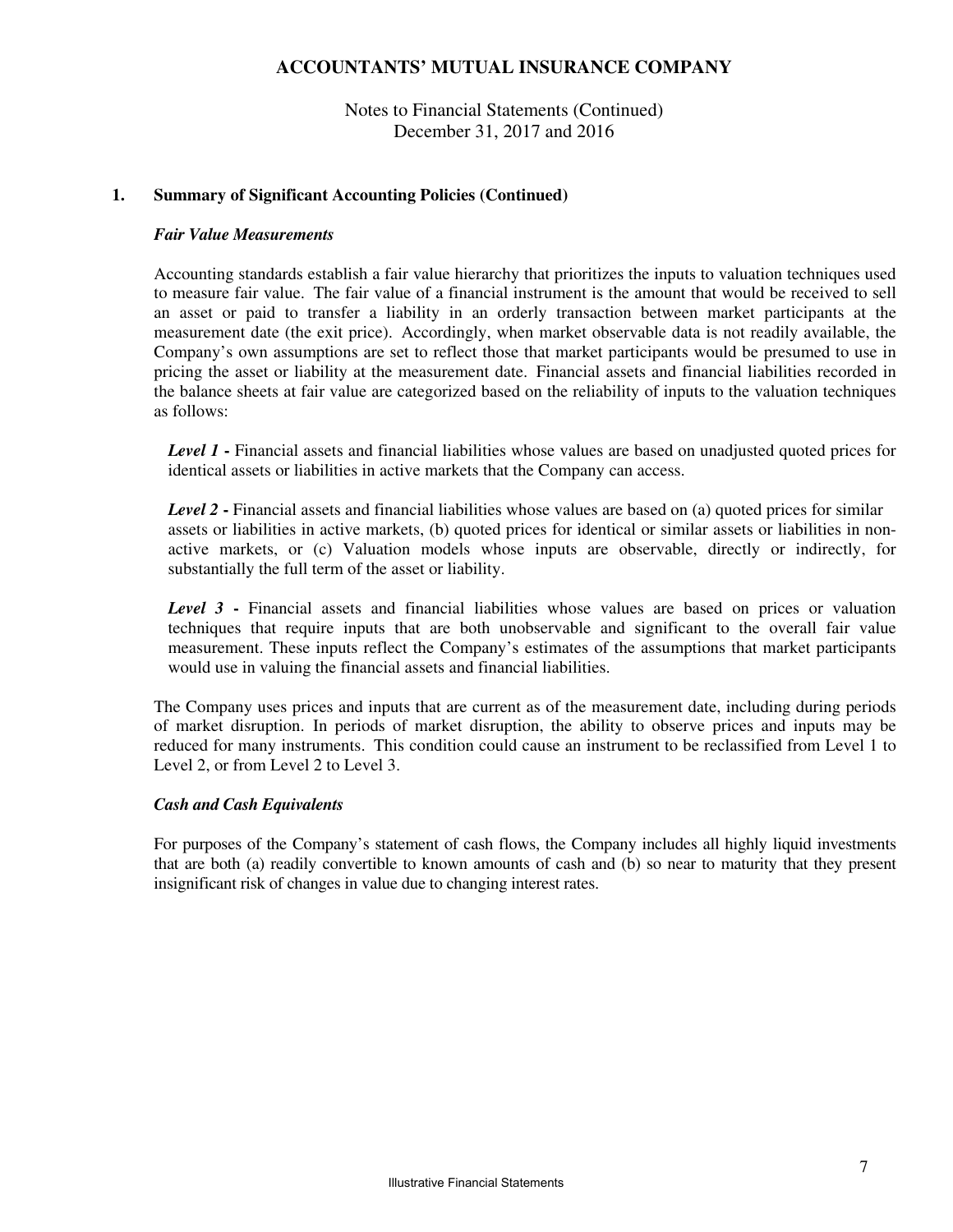Notes to Financial Statements (Continued) December 31, 2017 and 2016

### **1. Summary of Significant Accounting Policies (Continued)**

#### *Premium Receivable*

Accounts receivable are stated at the amount management expects to collect from outstanding balances based on an evaluation of the uncollected accounts. Bad debts are provided for using the allowance method. Concentrations of credit risk with respect to sales and trade receivables are limited due to the nature of the insurance billing process. Insurance deposits are billed in advance, while premium adjustments are posted in arrears.

### *Reinsurance*

Reinsurance recoverable (including amounts related to losses incurred but not reported) and prepaid reinsurance premiums are reported as assets. Estimated reinsurance recoverables are recognized in a manner consistent with the liabilities relating to the underlying reinsured contracts. Reinsurance premiums, losses, and loss adjustment expenses are accounted for on basis consistent with those used in accounting for the original policies issued and the terms of the reinsurance contracts. Losses and loss adjustment expenses are reported net of reinsured amounts. All reinsurance assets and liabilities are shown on a gross basis.

### *Deferred Policy Acquisition Costs*

Commissions and premium taxes related to the production of new or renewal business are deferred and amortized over the terms of the policies to which they relate. Deferred policy acquisition costs are limited to the amount which remains after deduction of any deficiency in unearned premium.

### *Property and Equipment*

Property and equipment is recorded at cost. Depreciation is provided using the straight-line method over the estimated useful lives of the respective assets. Buildings are depreciated over thirty to forty years. Capitalized improvements are depreciated over the remaining useful lives of the buildings. Office furniture and equipment are depreciated over seven to twelve years. Data processing equipment and software is depreciated over three years.

### *Reserve for Losses and Loss Adjustment Expenses*

The liability for losses and loss adjustment expenses is based on case-basis estimates for reported claims and on estimates that are actuarially determined for incurred but not yet reported losses and loss adjustment expenses based on experience, estimates of future rates of inflation, industry data, and other factors such as recent settlements, claim frequency, health care costs, and other economic factors. Reinsurance assumed and ceded is considered in such estimates. Adjustments to loss and loss adjustment expense reserves are charged or credited to expense in the period in which they become known.

Amounts recorded for losses and loss adjustment expenses, however, are necessarily based on estimates, and accordingly, there can be no assurance that the ultimate liability will not exceed such estimates. Management believes that the reserves for losses and loss adjustment expenses is adequate to cover the ultimate net cost of claims and the related adjustment expenses incurred to date.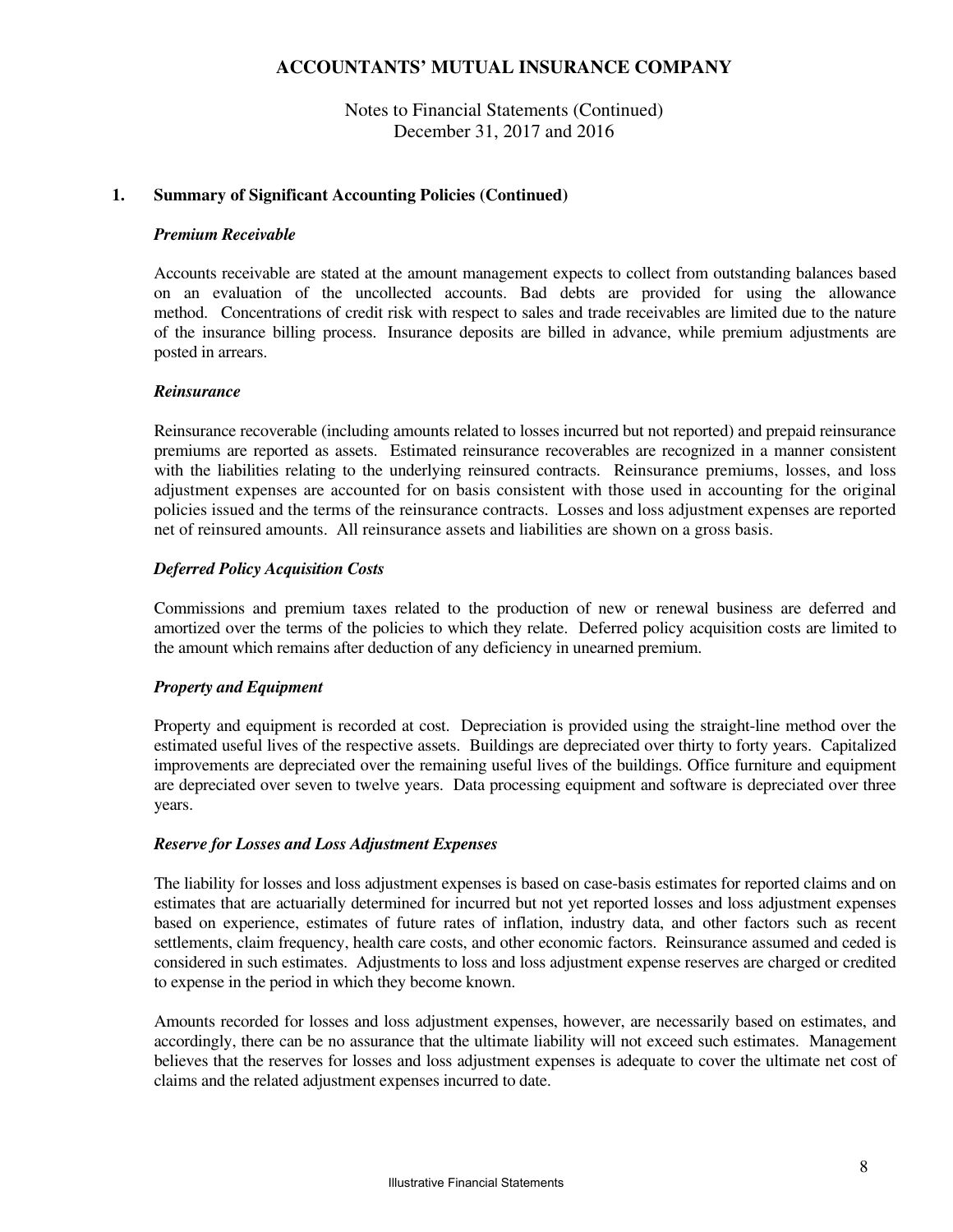### Notes to Financial Statements (Continued) December 31, 2017 and 2016

#### **1. Summary of Significant Accounting Policies (Continued)**

#### *Income Taxes*

The Company accounts for income taxes based on the asset and liability method. Deferred income taxes have been provided for temporary differences between the tax basis of assets and liabilities and their reported amounts in the financial statements. Such differences are related principally to investments, discounting of reserves for unearned premium, losses and loss adjustment expenses, and net operating losses.

The tax returns may be subject to examination by the IRS, generally for three years after they were filed.

#### *Premium Recognition*

Premiums consist of the estimated annual premium earned pro rata over the policy term and estimated earned but unbilled premium determined on a per policy basis. Unearned premiums are provided for the unexpired portion of estimated annual premiums. The Company does not utilize anticipated investment income as a factor in determining whether a premium deficiency reserve is required.

#### **2. Investments**

Amortized cost and estimated fair values of available-for-sale bonds at December 31 are as follows:

|                        |                  | Gross         | Gross            |                  |
|------------------------|------------------|---------------|------------------|------------------|
|                        | Amortized        | Unrealized    | Unrealized       | Estimated        |
|                        | Cost             | Gains         | Losses           | Fair Value       |
| 2017                   |                  |               |                  |                  |
| U.S. Government        | \$<br>1,173,303  | \$<br>8,198   | \$               | \$<br>1,181,501  |
| States and possessions | 2,958,604        | 27,058        | (5,501)          | 2,980,161        |
| Political subdivisions | 6,300,416        | 32,916        | (29,771)         | 6,303,561        |
| Revenue and special    |                  |               |                  |                  |
| assessment obligations | 18,485,302       | 137,511       | (73, 416)        | 18,549,397       |
| Corporate securities   | 54,978,360       | 325,311       | (656, 930)       | 54,646,741       |
| Total                  | 83,895,985<br>\$ | \$<br>530,944 | \$<br>(765, 618) | \$<br>83,661,361 |
|                        |                  |               |                  |                  |
|                        |                  | Gross         | Gross            |                  |
|                        | Amortized        | Unrealized    | Unrealized       | Estimated        |
|                        | Cost             | Gains         | Losses           | Fair Value       |
| 2016                   |                  |               |                  |                  |
| U.S. Government        | \$<br>1,576,999  | \$<br>9,146   | \$               | \$<br>1,586,145  |
| States and possessions | 2,726,632        | 41,944        | (14,301)         | 2,754,275        |
| Political subdivisions | 6,490,913        | 15,775        | (55, 223)        | 6,451,465        |
| Revenue and special    |                  |               |                  |                  |
|                        |                  |               |                  |                  |
| assessment obligations | 15,465,071       | 155,708       | (51,241)         | 15,569,538       |
| Corporate securities   | 55,725,089       | 437,495       | (387, 132)       | 55,775,452       |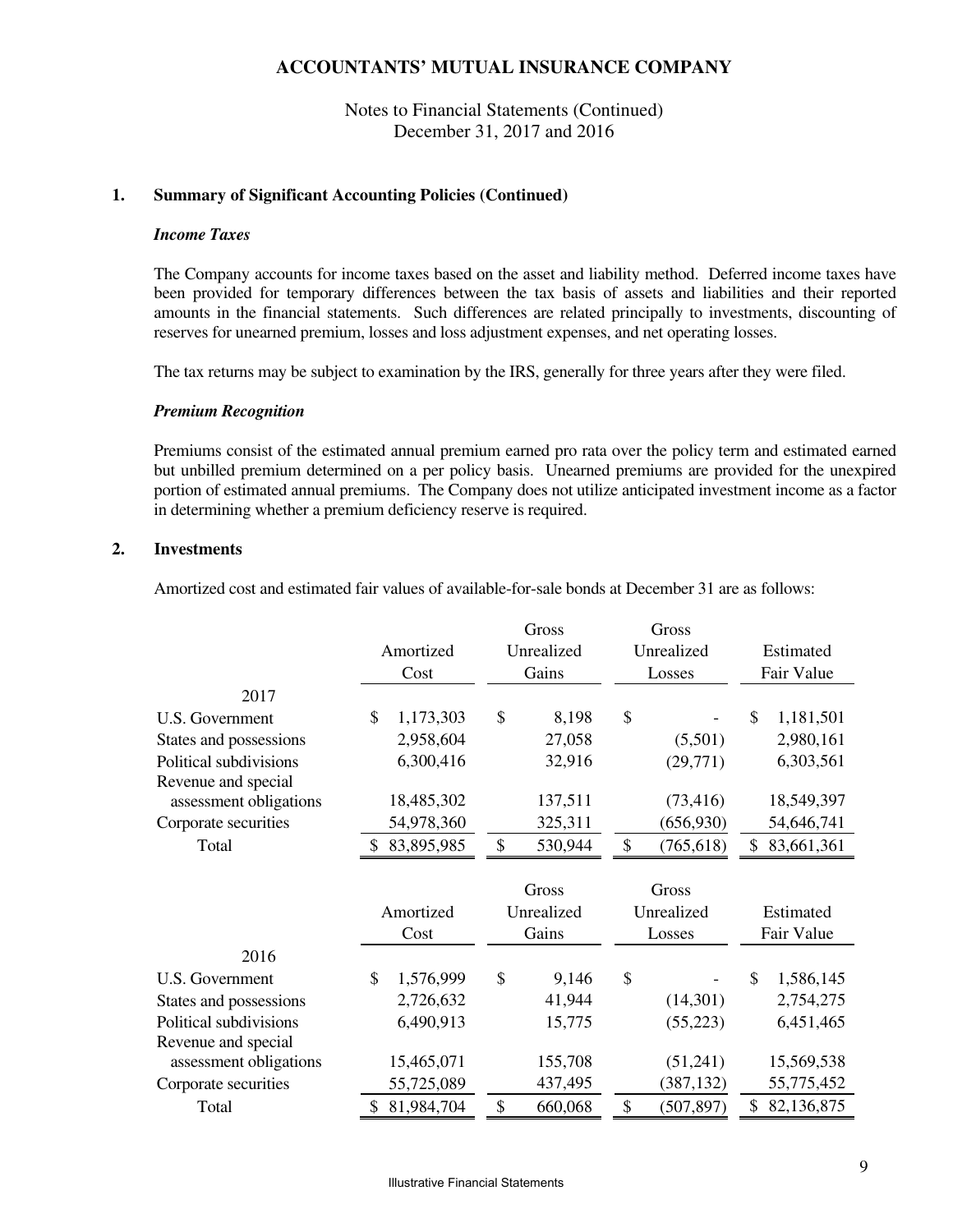### Notes to Financial Statements (Continued) December 31, 2017 and 2016

#### **2. Investments (Continued)**

Amortized cost and estimated fair values of available-for-sale bonds at December 31, 2017, listed by contractual maturity, are shown below. Actual maturities may differ from contractual maturities as certain borrowers have the right to call or prepay obligations with or without penalty.

|                                                      | Amortized    |            |    | Estimated     |  |  |
|------------------------------------------------------|--------------|------------|----|---------------|--|--|
|                                                      |              | Cost       |    | Fair Value    |  |  |
| Due in one year or less                              | \$           | 5,564,402  | \$ | 5,567,842     |  |  |
| Due after one year through five years                |              | 31,541,606 |    | 31,417,484    |  |  |
| Due after five years through ten years               |              | 43,518,786 |    | 43,388,835    |  |  |
| Due after ten years                                  |              | 3,271,191  |    | 3,287,200     |  |  |
| Total                                                | \$83,895,985 |            |    | \$ 83,661,361 |  |  |
| Net investment income earned was derived as follows: |              | 2017       |    | 2016          |  |  |
| Debt securities                                      | \$           | 1,915,967  | \$ | 1,569,490     |  |  |
| Cash and short-term investments                      |              | 11,780     |    | 9,090         |  |  |
| Rent income from real estate                         |              | 796,956    |    | 785,526       |  |  |
| Less investment expenses                             |              | (281, 288) |    | (384, 598)    |  |  |
| Net investment income earned                         | \$           | 2,443,415  | \$ | 1,979,508     |  |  |

Proceeds from sale of available-for-sale securities during the year ended December 31, 2017 and 2016 were \$16,939,328 and \$9,092,412, respectively. Realized gains on sale of investments for the years ended December 31 are as follows:

|                     |   | 2017      | 2016 |        |  |
|---------------------|---|-----------|------|--------|--|
| Gross gains         | S | 71,038    |      | 54,062 |  |
| Gross losses        |   | (56, 304) |      | (906)  |  |
| Realized gains, net | S | 14,734    |      | 53,156 |  |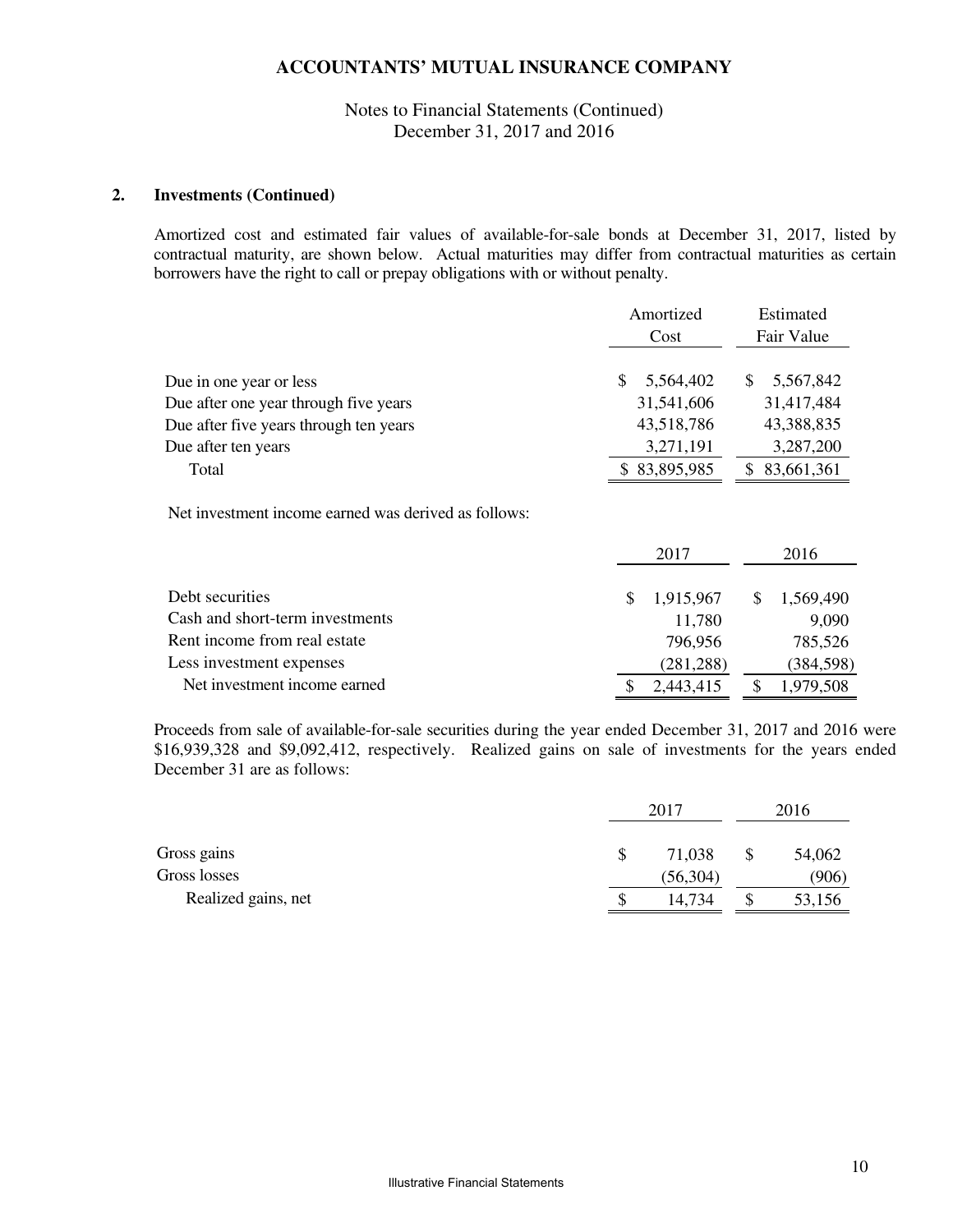Notes to Financial Statements (Continued) December 31, 2017 and 2016

#### **2. Investments (Continued)**

#### *Other-than-Temporary Impairment*

The following tables summarize unrealized losses on all securities by the length of time that a security has been in an unrealized loss position as of December 31 as follows:

|                        | 12 Months or Greater |                      |                | Less than 12 Months |            |                     |    |              |
|------------------------|----------------------|----------------------|----------------|---------------------|------------|---------------------|----|--------------|
|                        | Unrealized           |                      |                |                     | Unrealized |                     |    |              |
|                        |                      | Losses               |                | Fair Value          |            | Losses              |    | Fair Value   |
| 2017                   |                      |                      |                |                     |            |                     |    |              |
| U.S. Government        | \$                   |                      | $\mathcal{S}$  |                     | \$         |                     | \$ |              |
| States and possessions |                      | (5,501)              |                | 953,103             |            |                     |    |              |
| Political subdivisions |                      | (2,585)              |                | 1,036,241           |            | (27, 186)           |    | 2,346,040    |
| Revenue and special    |                      |                      |                |                     |            |                     |    |              |
| assessment obligations |                      | (25,279)             |                | 3,919,721           |            | (48, 137)           |    | 3,188,059    |
| Corporate securities   |                      | (417,077)            |                | 21,115,694          |            | (239, 853)          |    | 12,646,954   |
| Totals                 | $\mathcal{S}$        | (450, 442)           | $\mathbb{S}^-$ | 27,024,759          | \$         | (315, 176)          | \$ | 18, 181, 053 |
|                        |                      | 12 Months or Greater |                |                     |            | Less than 12 Months |    |              |
|                        |                      | Unrealized           |                |                     |            | Unrealized          |    |              |
|                        |                      | Losses               |                | Fair Value          |            | Losses              |    | Fair Value   |
| 2016                   |                      |                      |                |                     |            |                     |    |              |
|                        |                      |                      |                |                     |            |                     |    |              |
| U.S. Government        | \$                   |                      | \$             |                     | \$         |                     | \$ |              |
| States and possessions |                      | (14,301)             |                | 1,206,645           |            |                     |    |              |
| Political subdivisions |                      | (55, 223)            |                | 3,901,835           |            |                     |    |              |
| Revenue and special    |                      |                      |                |                     |            |                     |    |              |
| assessment obligations |                      | (50, 971)            |                | 5,966,314           |            | (270)               |    | 285,608      |
| Corporate securities   |                      | (336, 820)           |                | 23,853,811          |            | (50,312)            |    | 4,630,199    |

As of December 31, 2017, the number of investments held in an unrealized loss position was 134. The ratio of fair value to carrying value of securities with unrealized losses as of December 31, 2017 ranged from 68% to 100%. Securities with a ratio of fair value to carrying value in this range are typically securities that have been impacted by increases in market interest rates or credit spreads. The Company has the ability and intent to hold these securities until maturity or recovery. The Company did not recognize any other-thantemporary-impairments in 2017 and 2016.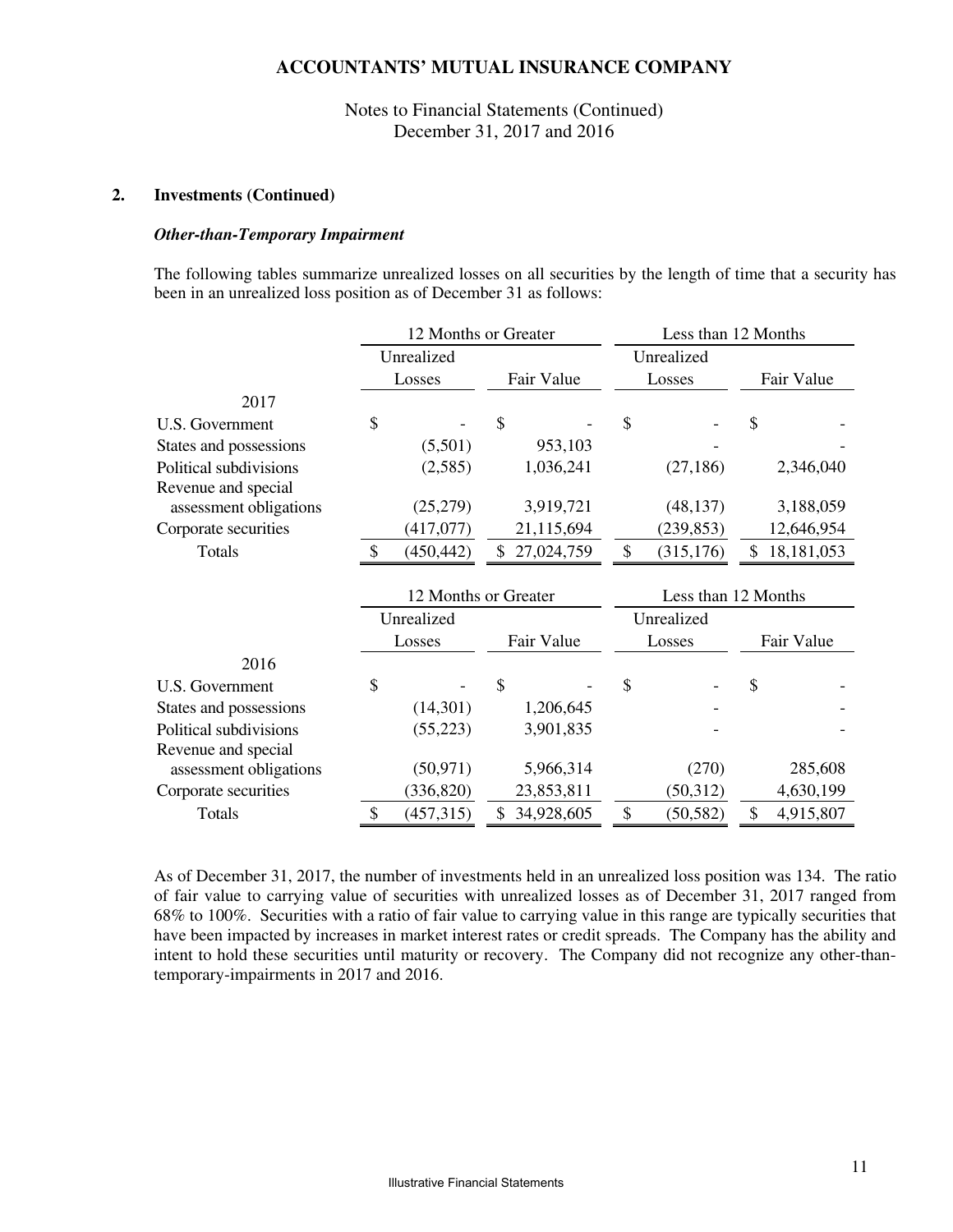Notes to Financial Statements (Continued) December 31, 2017 and 2016

#### **3. Fair Value Measurements**

The following tables set forth, by level within the fair value hierarchy, invested assets as of December 31 are as follows:

|                                | Level 1<br>Level 2 |           |               |            |    |         |  |    |            |  | Level 3 |  |  | Total |  |
|--------------------------------|--------------------|-----------|---------------|------------|----|---------|--|----|------------|--|---------|--|--|-------|--|
| 2017                           |                    |           |               |            |    |         |  |    |            |  |         |  |  |       |  |
| Available-for-sale securities: |                    |           |               |            |    |         |  |    |            |  |         |  |  |       |  |
| U.S. Government agencies       | \$                 | 1,181,501 | $\mathcal{S}$ |            | \$ |         |  | \$ | 1,181,501  |  |         |  |  |       |  |
| States and possessions         |                    |           |               | 2,980,161  |    |         |  |    | 2,980,161  |  |         |  |  |       |  |
| Political subdivisions         |                    |           |               | 6,303,561  |    |         |  |    | 6,303,561  |  |         |  |  |       |  |
| Revenue and special            |                    |           |               |            |    |         |  |    |            |  |         |  |  |       |  |
| assessment obligations         |                    |           |               | 18,549,397 |    |         |  |    | 18,549,397 |  |         |  |  |       |  |
| Corporate securities           |                    |           |               | 54,646,741 |    |         |  |    | 54,646,741 |  |         |  |  |       |  |
| Money market funds             |                    |           |               | 1,764,247  |    |         |  |    | 1,764,247  |  |         |  |  |       |  |
| Total                          | \$                 | 1,181,501 | \$            | 84,244,107 | \$ |         |  | \$ | 85,425,608 |  |         |  |  |       |  |
|                                |                    | Level 1   |               | Level 2    |    | Level 3 |  |    | Total      |  |         |  |  |       |  |
| 2016                           |                    |           |               |            |    |         |  |    |            |  |         |  |  |       |  |
| Available-for-sale securities: |                    |           |               |            |    |         |  |    |            |  |         |  |  |       |  |
| U.S. Government agencies       | \$                 | 1,586,145 | $\mathcal{S}$ |            | \$ |         |  | \$ | 1,586,145  |  |         |  |  |       |  |
| States and possessions         |                    |           |               | 6,451,465  |    |         |  |    | 6,451,465  |  |         |  |  |       |  |
| Political subdivisions         |                    |           |               | 2,754,275  |    |         |  |    | 2,754,275  |  |         |  |  |       |  |
| Revenue and special            |                    |           |               |            |    |         |  |    |            |  |         |  |  |       |  |
| assessment obligations         |                    |           |               | 15,569,538 |    |         |  |    | 15,569,538 |  |         |  |  |       |  |
| Corporate securities           |                    |           |               | 55,775,452 |    |         |  |    | 55,775,452 |  |         |  |  |       |  |
| Money market funds             |                    |           |               | 1,827,071  |    |         |  |    | 1,827,071  |  |         |  |  |       |  |
| Total                          | \$                 | 1,586,145 | \$            | 82,377,801 | \$ |         |  | \$ | 83,963,946 |  |         |  |  |       |  |

The carrying value of cash, short-term investments, accrued interest, unpaid losses, loss adjustment expenses, unearned premiums, and other liabilities approximate fair value due to the short-term maturity, and low interest rate environment of those items.

### **4. Pledged Cash and Investments**

The Company maintains certain deposits with the State of California and certain ceding carriers as security to assure the faithful performance of its obligations to policyholders. Pledged deposits included in cash and cash equivalents, investments, and short-term investments as of December 31 are as follows:

|                     | 2017         | 2016         |
|---------------------|--------------|--------------|
| State of California | \$76,501,847 | \$76,298,393 |
| Ceding carriers     | 190.551      | 196,287      |
| Total               | \$76,692,398 | \$76,494,680 |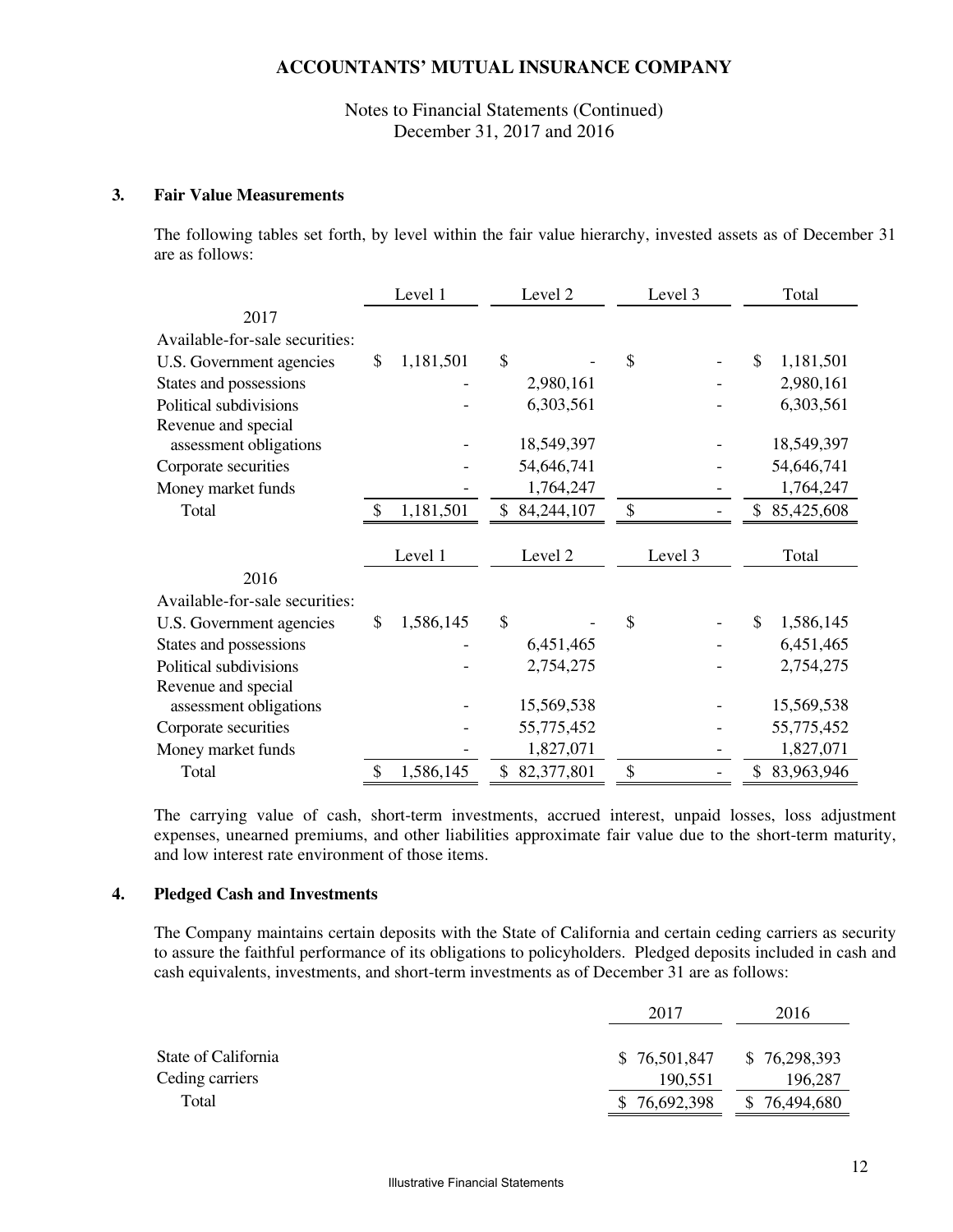Notes to Financial Statements (Continued) December 31, 2017 and 2016

#### **5. Uncollected Premiums**

Uncollected premiums as of December 31 are as follows:

|                                   | 2017                    | 2016                    |
|-----------------------------------|-------------------------|-------------------------|
|                                   |                         |                         |
| Premiums in course of collections | 303.861<br><sup>S</sup> | 141.716<br><sup>S</sup> |
| Premiums written and unbilled     | 14,341,087              | 11,463,268              |
| Premiums earned and unbilled      | 114.743                 | 228,169                 |
| Allowance for doubtful accounts   | (104, 752)              | (71, 865)               |
| <b>Net</b>                        | \$14,654,939            | \$11,761,288            |

#### **6. Reinsurance**

The Company cedes certain risks under excess of loss reinsurance contracts, but these reinsurance contracts do not relieve the Company from its obligations to policyholders. Failure of these reinsurers to honor their obligations could result in losses to the Company. To minimize exposure to significant losses from reinsurance the Company cedes to Companies rated "A" or better by A.M. Best and a number of Lloyds syndicates. At December 31, 2017 net reinsurance receivables of \$3,155,000 and \$1,304,000 were associated with two reinsurers.

The Company maintains a reinsurance agreement that cedes \$19,500,000 of losses in excess of the Company's \$500,000 retention. Under a quota share reinsurance agreement the Company cedes 20% of the first \$500,000 net liability in any one loss occurrence and 20% of the Company's net liability after considering all other reinsurance in excess of \$500,000 as respects each loss occurrence.

The effects of reinsurance on premium written and earned for the year ended December 31 are as follows:

|              |                             | 2016                                |                                      |  |  |
|--------------|-----------------------------|-------------------------------------|--------------------------------------|--|--|
| Written      | Earned                      |                                     | Earned                               |  |  |
| \$36,310,896 | \$33,520,109                | \$33,246,864                        | \$32,942,752                         |  |  |
|              |                             |                                     | (4,299,355)<br>28,643,397            |  |  |
|              | (8,850,693)<br>\$27,460,203 | 2017<br>(8,344,662)<br>\$25,175,447 | Written<br>(6,006,510)<br>27,240,354 |  |  |

Recoveries pertaining to reinsurance contracts that were deducted from losses incurred during 2017 and 2016 amounted to \$3,887,365 and \$2,037,379, respectively.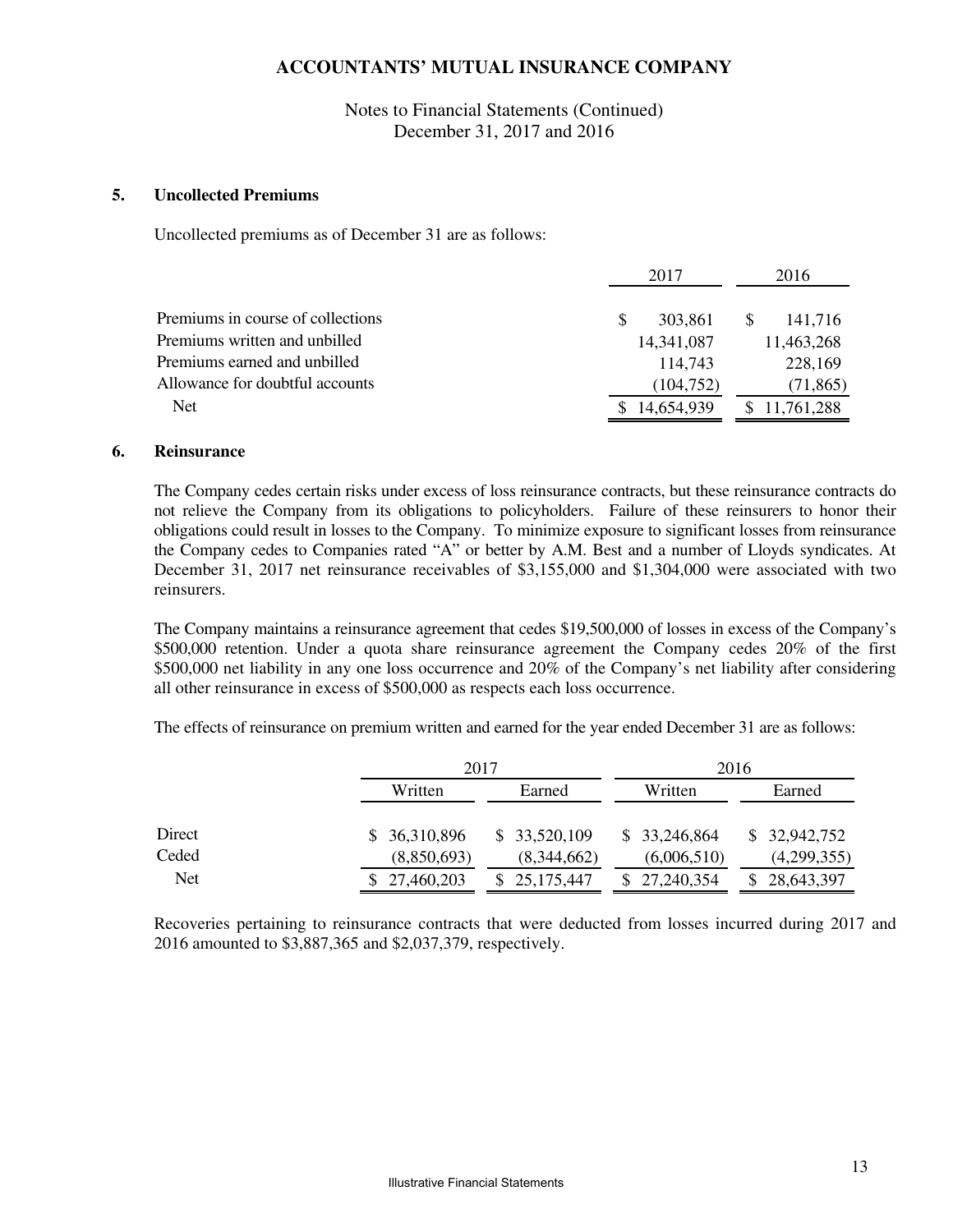Notes to Financial Statements (Continued) December 31, 2017 and 2016

### **7. Deferred Policy Acquisition Costs**

Deferred policy acquisition costs as of December 31 are as follows:

|                            | 2017        | 2016                  |
|----------------------------|-------------|-----------------------|
| Balance at January 1       | 1,175,986   | $\frac{1,161,270}{2}$ |
| Acquisition costs deferred | 2,406,085   | 2.909.941             |
| Amortization               | (2,043,283) | (2,895,225)           |
| Balance at December 31     | 1,538,789   | 1,175,986             |

### **8. Property and Equipment**

Property and equipment consists of the following as of December 31:

|                                              |    | 2017        | 2016          |
|----------------------------------------------|----|-------------|---------------|
|                                              |    |             |               |
| Land                                         | \$ | 836,834     | \$<br>836,834 |
| Building and improvements                    |    | 2,824,524   | 2,658,197     |
| Office furniture and equipment               |    | 401,121     | 401,121       |
| Data processing equipment and software       |    | 1,912,031   | 1,888,256     |
| Property and equipment not placed in service |    | 5,367       | 3,366         |
| Total property and equipment                 |    | 5,979,877   | 5,787,774     |
| Less: accumulated depreciation               |    | (2,660,992) | (2,326,374)   |
| Property and equipment, net                  | S  | 3,318,885   | 3,461,400     |

Depreciation expense amounted to \$334,618 and \$194,612 for the years ended December 31, 2017 and 2016, respectively.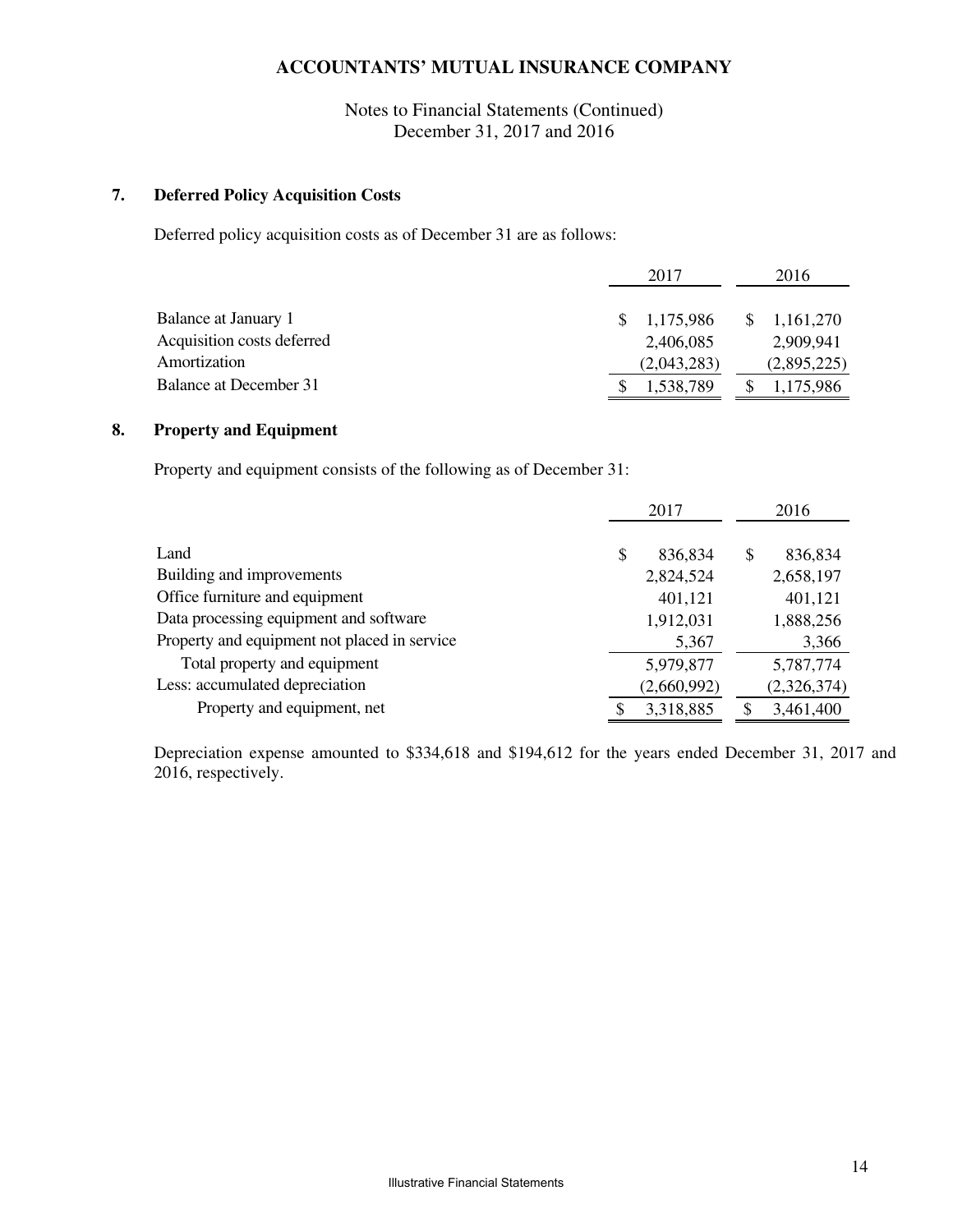Notes to Financial Statements (Continued) December 31, 2017 and 2016

### **9. Reserve for Losses and Loss Adjustment Expenses**

Activity in the liability for unpaid losses and loss adjustment expenses as of December 31 is summarized as follows:

|                               | 2017             | 2016             |
|-------------------------------|------------------|------------------|
| Balance at January 1          | \$<br>90,329,208 | \$<br>88,511,134 |
| Less reinsurance recoverables | (9,201,709)      | (7,326,986)      |
| Net balance at January 1      | 81,127,449       | 81,184,148       |
| Incurred related to:          |                  |                  |
| Current year                  | 16,901,308       | 22,442,393       |
| Prior years                   | (2,303,611)      | (749,030)        |
| Total incurred                | 14,597,697       | 21,693,363       |
| Paid related to:              |                  |                  |
| Current year                  | (2,235,849)      | (2,944,995)      |
| Prior years                   | (18, 408, 074)   | (18, 805, 017)   |
| Total paid                    | (20, 643, 923)   | (21,750,012)     |
| Net balance at December 31    | 75,081,273       | 81,127,449       |
| Plus reinsurance recoverables | 9,095,056        | 9,201,709        |
| Balance at December 31        | \$<br>84,176,329 | \$<br>90,329,208 |

Decrease in incurred losses and loss adjustment expenses during 2017 pertaining to previously reported amounts is the result of favorable development of insured events of previous years. As a result of this favorable development a return premiums of \$50,000 were accrued relating to retrospectively rated contracts.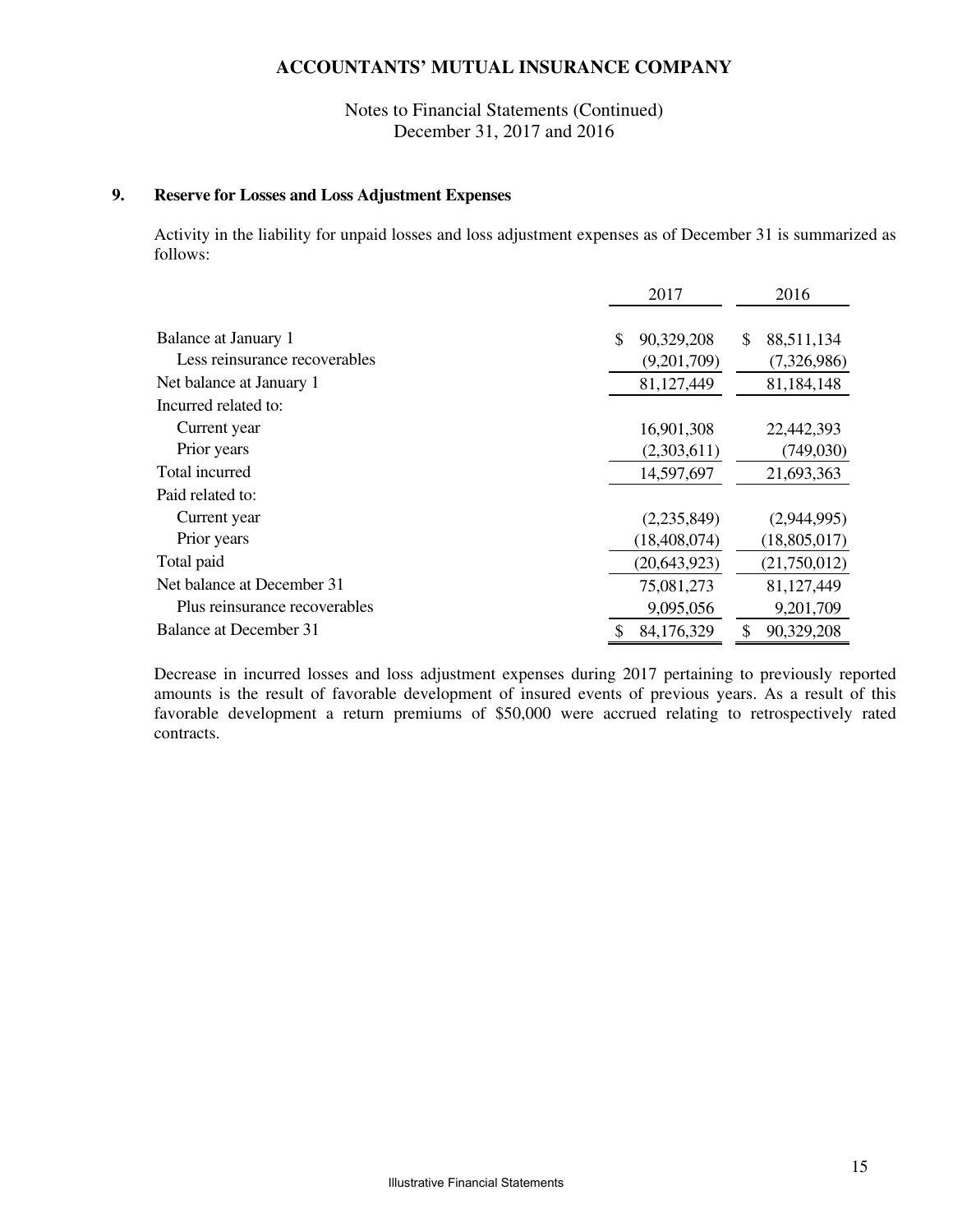### Notes to Financial Statements (Continued) December 31, 2017 and 2016

#### **9. Reserve for Losses and Loss Adjustment Expenses (Continued)**

The following summarizes loss and allocated loss adjustment expenses data by accident year as of December 31, 2017:

|                      |                 |                 | Not-Reported            |            |
|----------------------|-----------------|-----------------|-------------------------|------------|
|                      |                 |                 | <b>Liabilities Plus</b> |            |
|                      |                 |                 | Expected                | Cumulative |
|                      |                 |                 | Development             | Number of  |
|                      | Cumulative      | Cumulative      | on Reported             | Reported   |
| <b>Accident Year</b> | Incurred        | Paid            | Claims                  | Claims     |
|                      |                 |                 |                         |            |
| 2008                 | \$<br>9,350,000 | \$<br>8,331,000 | \$<br>486,000           | 850        |
| 2009                 | 16,696,000      | 14,042,000      | 1,243,000               | 1,256      |
| 2010                 | 37,850,000      | 31,635,000      | 2,460,000               | 2,509      |
| 2011                 | 46,889,000      | 38,813,000      | 2,968,000               | 2,630      |
| 2012                 | 26,590,000      | 21,500,000      | 1,540,000               | 1,506      |
| 2013                 | 24,200,000      | 18,218,000      | 2,341,000               | 1,278      |
| 2014                 | 17,594,000      | 11,187,000      | 3,221,000               | 979        |
| 2015                 | 18,757,000      | 10,510,000      | 4,425,000               | 864        |
| 2016                 | 19,049,000      | 6,831,000       | 6,170,000               | 920        |
| 2017                 | 15,609,000      | 1,770,000       | 9,381,000               | 892        |
|                      | \$232,584,000   | \$162,837,000   |                         |            |
|                      |                 |                 |                         |            |

The following reconciles the above cumulative incurred and paid data to the liability for unpaid losses and loss adjustment expenses as of December 31:

|                                      | 2017            |
|--------------------------------------|-----------------|
|                                      |                 |
| Cumulative incurred losses and ALAE  | \$232,584,000   |
| Less cumulative paid losses and ALAE | (162, 837, 000) |
| Unpaid losses and ALAE 2010 to 2017  | 69,747,000      |
| Unpaid losses and ALAE prior to 2010 | 2,528,000       |
| Unpaid ULAE                          | 2,805,000       |
| Total unpaid losses and LAE, net     | 75,081,000      |
| Reinsurance recoverable              | 9,095,000       |
| Total unpaid losses and LAE          | 84,176,000      |
|                                      |                 |

The Company's practice is to estimate ultimate incurred losses and loss adjustment expenses. Case-basis incurred amounts have been subtracted from ultimate losses and loss adjustment expenses in order to derive the amount of incurred but not reported liabilities including expected development.

The Company determines the number of reported claims on the basis of claimants regardless of the number of loss events. Claims that are closed without the payments of loss or allocated loss adjustment expenses are excluded from determining of the number of reported claims.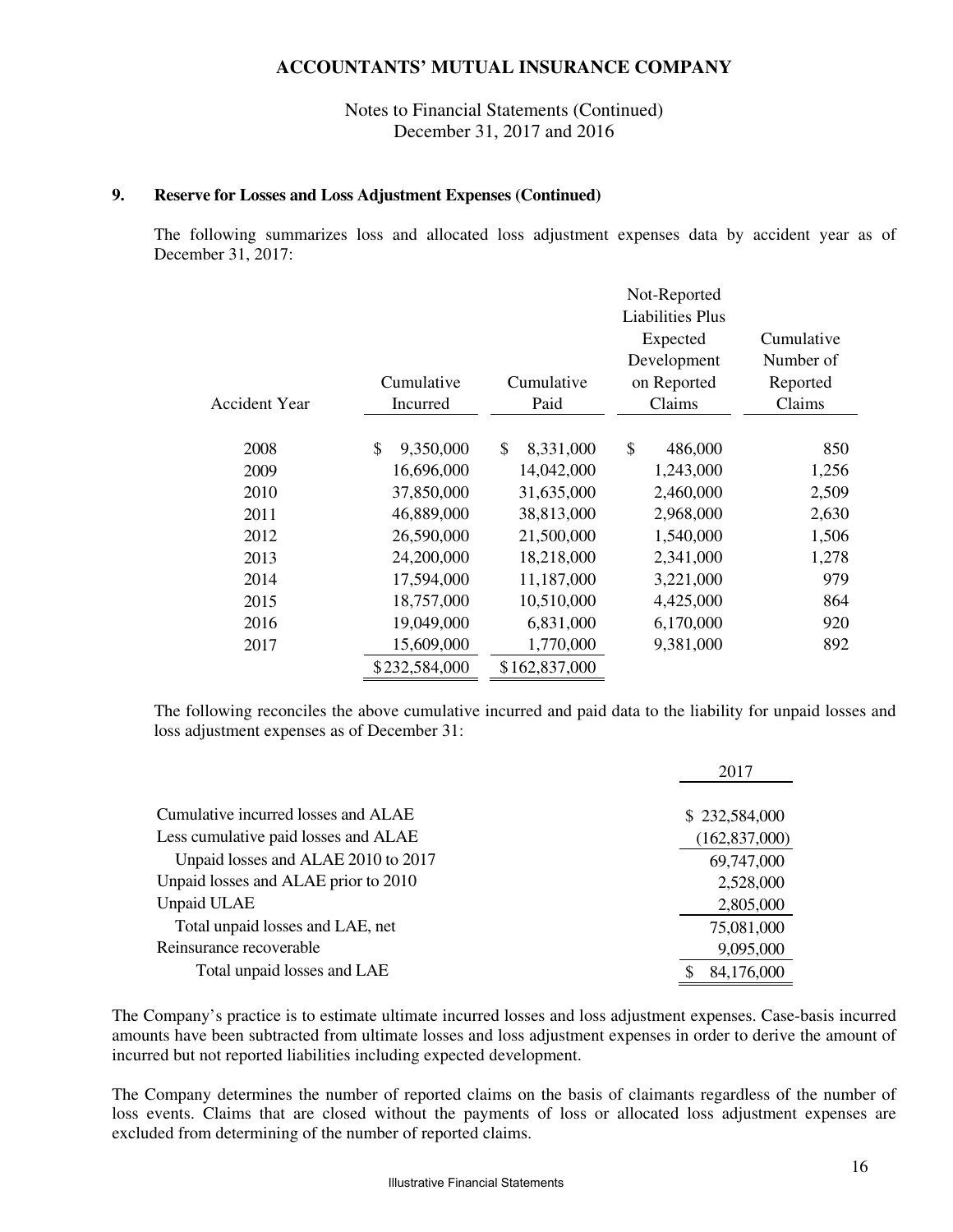Notes to Financial Statements (Continued) December 31, 2017 and 2016

#### **10. Federal Income Taxes**

The tax effects of temporary differences that give rise to significant portions of the deferred tax asset at December 31 are as follow:

|                                 | 2017            | 2016            |  |
|---------------------------------|-----------------|-----------------|--|
| Deferred tax asset:             |                 |                 |  |
| Discounting of unpaid losses    | \$<br>3,724,314 | \$<br>4,246,564 |  |
| Unearned premium reserve        | 654,408         | 499,045         |  |
| Policy deposit                  | 206,127         | 189,316         |  |
| Net operating loss              | 1,998,925       | 4,221,457       |  |
| Unrealized loss on investments  | 79,789          |                 |  |
| Other                           | 298,583         | 160,053         |  |
| Total deferred tax asset        | 6,962,146       | 9,316,435       |  |
| Less valuation allowance        |                 | (3,251,205)     |  |
| Deferred tax asset, net         | 6,962,146       | 6,065,230       |  |
| Deferred tax asset liability:   |                 |                 |  |
| Unrealized gains on investments |                 | (51, 737)       |  |
| Depreciation                    | (246,987)       | (246,987)       |  |
| Other                           | (523, 188)      | (399, 835)      |  |
| Total deferred tax liability    | (770, 175)      | (698, 559)      |  |
| Deferred tax asset, net         | 6,191,971       | \$<br>5,366,671 |  |

The Company has a net operating loss of approximately \$5,900,000 which expires beginning in 2030.

The provision for income taxes consists of the following components:

|                    | 2017       |   | 2016        |  |
|--------------------|------------|---|-------------|--|
| Current            | 125,807    | S | 68,029      |  |
| Deferred           | (693,774)  |   | (4,840,521) |  |
| Income tax expense | (567, 967) | S | (4,772,492) |  |

For 2017 and 2016, the change in the valuation allowance is the most significant reconciling difference between the provision for income tax expense and the amount that would result from applying the domestic federal statutory rate of 34%.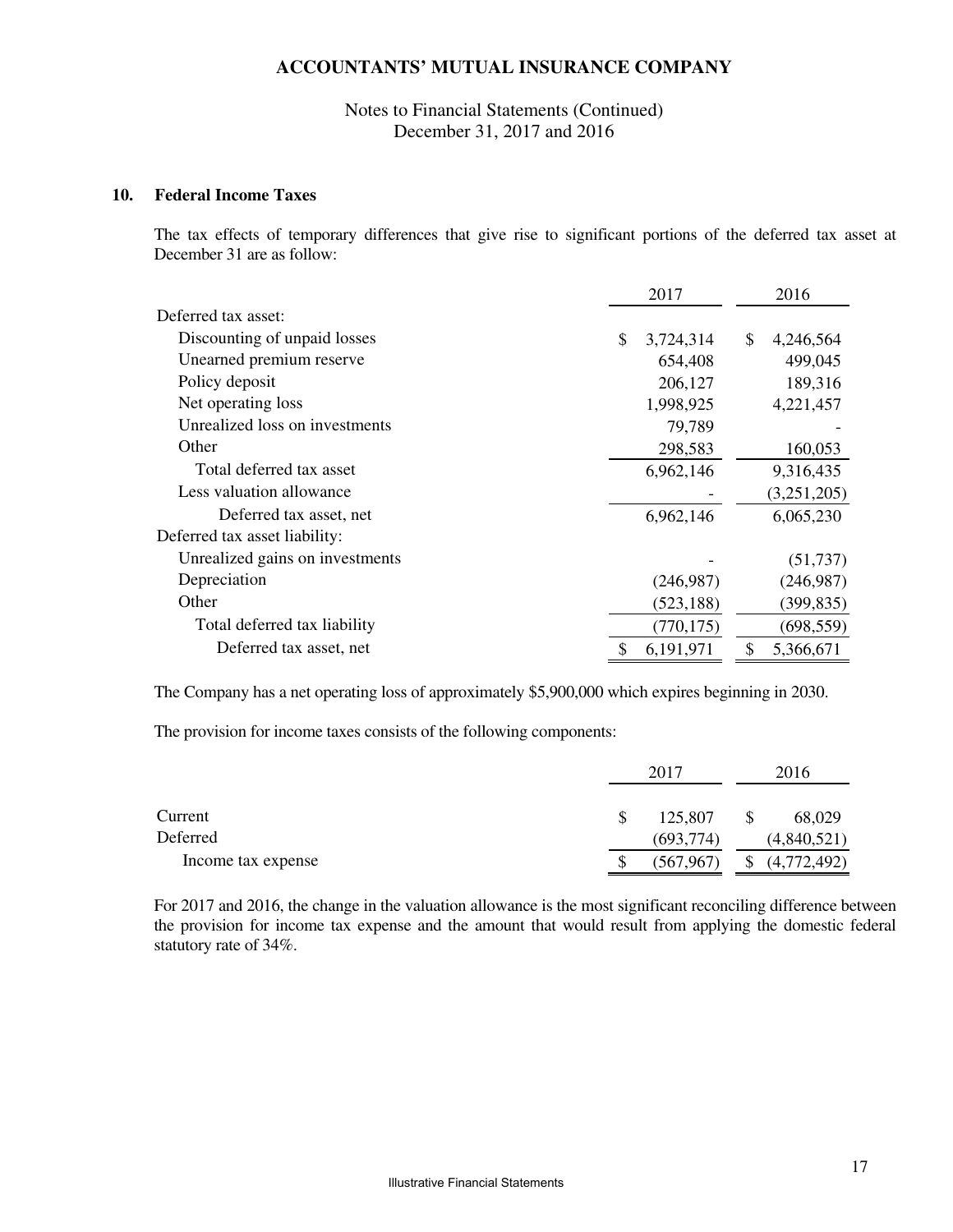Notes to Financial Statements (Continued) December 31, 2017 and 2016

#### **11. Regulation and Risk-Based Capital**

All insurance companies are subject to insurance laws and regulations established by the states in which they transact business. The laws of the various states establish supervisory agencies with broad administrative and supervisory powers related to granting and revoking licenses to transact business, regulating trade practices, establishing guaranty associations, licensing agents, approving policy forms, filing premium rates and setting reserve requirements for certain lines of business, determining the form and content of required regulatory financial statements, conducting periodic examinations of insurers' records, determining the reasonableness and adequacy of capital and surplus, and prescribing the maximum concentrations of certain classes of investments. Most states have also enacted legislation that regulates insurance holding company systems, including acquisitions, extraordinary dividends, the terms of affiliate transactions and other related matters. The Company and certain other affiliates have registered as a holding company system pursuant to such legislation in California and routinely report to other jurisdictions. It is not possible to predict the future impact of changing state and federal regulation on the operations of the Company and its insurance subsidiary.

Insurers are required to maintain certain levels of capital based upon the NAIC's Risk-Based Capital (RBC) formula. Under this formula, insurers' minimum capital and surplus is determined based on an insurer's asset, credit, premium, and reserve risk. Insurance companies are required to report their RBC ratios based on their most recent annual statement. At December 31, 2017, the Company maintained capital and surplus in excess of RBC regulations.

#### **12. Statutory Net Income and Shareholder's Equity**

Accounting principles generally accepted in the United States of America (GAAP) differ in certain respects from the accounting practices prescribed or permitted by insurance regulatory authorities (statutory basis), which are primarily intended to demonstrate solvency. A reconciliation of net income and shareholder's equity as determined in accordance with GAAP to statutory amounts reported to regulatory authorities as of December 31 is as follows:

|                                 | 2017 |            |               |             | 2016       |             |               |             |
|---------------------------------|------|------------|---------------|-------------|------------|-------------|---------------|-------------|
|                                 |      | Net        | Shareholder's |             | <b>Net</b> |             | Shareholder's |             |
|                                 |      | Income     |               | Equity      |            | Loss        | Equity        |             |
|                                 |      |            |               |             |            |             |               |             |
| GAAP basis                      | \$   | 8,575,218  | \$.           | 25,228,349  | \$         | 8,061,024   | \$.           | 16,908,396  |
| Investments, net of tax         |      |            |               | 234,622     |            |             |               | (152, 167)  |
| Nonadmitted assets              |      |            |               | (1,748,453) |            |             |               | (5,150,668) |
| Deferred acquisition costs      |      | (362, 803) |               | (1,538,789) |            | (14,716)    |               | (1,175,986) |
| Allowance for doubtful accounts |      | 32,887     |               | 104,752     |            | (151,761)   |               | 71,865      |
| Income taxes                    |      | (693, 774) |               | (1,444,532) |            | (4,840,521) |               | 1,831,480   |
| Contributed property            |      | (115, 470) |               | 5,669,621   |            | (71,208)    |               | 5,785,089   |
| Statutory basis                 | S    | 7,436,058  | S.            | 26,505,570  |            | 2,982,818   | S             | 18,118,009  |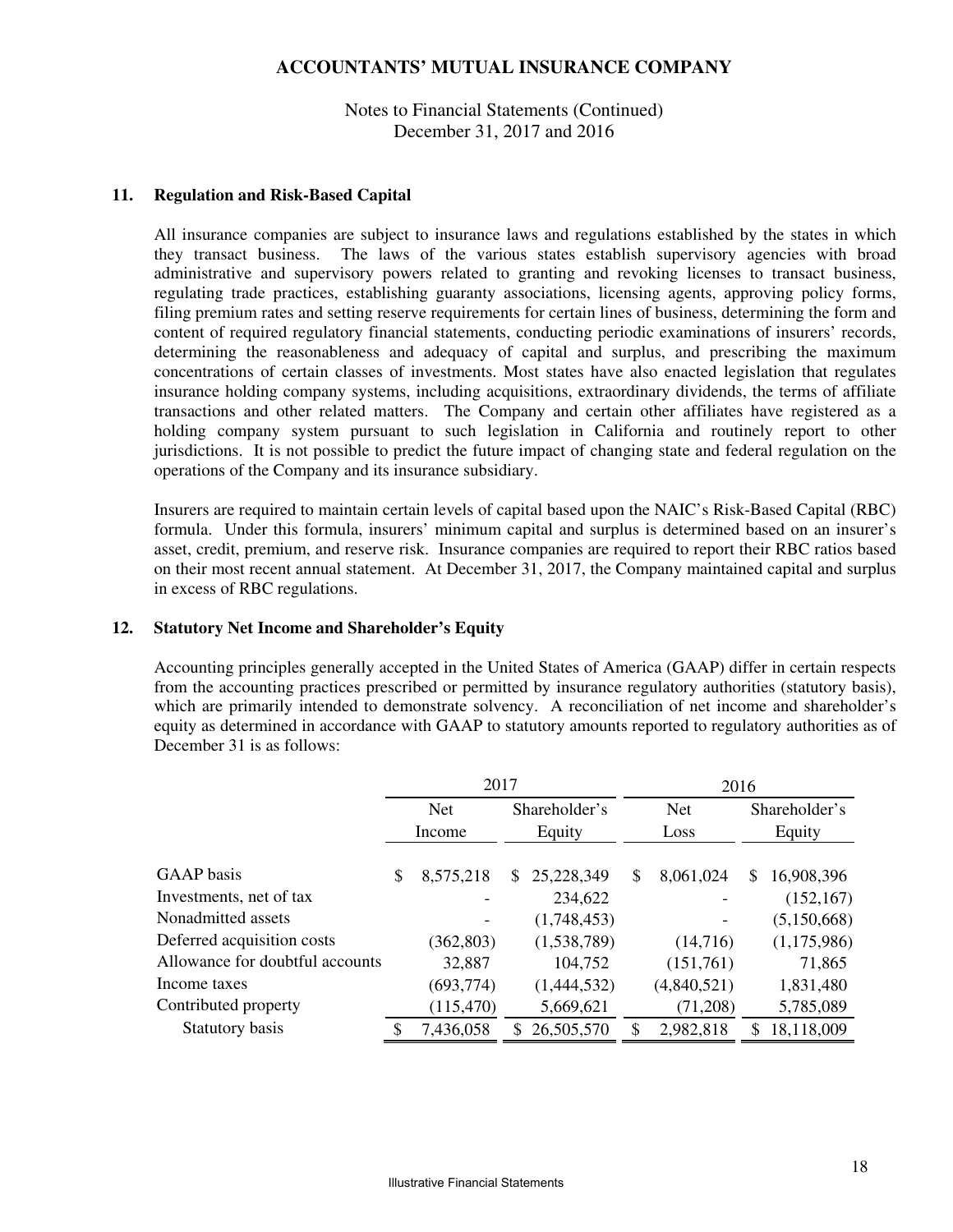### Notes to Financial Statements (Continued) December 31, 2017 and 2016

### **13. Statutory Net Income and Shareholder's Equity (Continued)**

The Company's ability to pay dividends is restricted by the California Insurance Code and requires prior notification of the DOI. Amounts that may be paid as dividends on a non-cumulative basis generally must be paid from statutory basis retained earnings exclusive of unrealized gains. The payment of "extraordinary" dividends must be approved in advance by the DOI. A dividend is deemed "extraordinary" if, when aggregated with all other dividends paid within the preceding 12 months, the dividend exceeds the greater of (a) the Company's statutory net income for the preceding year or (b) 10% of surplus as regards policyholders as of the preceding December 31. The DOI may disallow the payment of any dividend if, in the opinion of the DOI, the payment would in any way violate DOI regulations or be hazardous to policyholders, creditors, or the public.

#### **14. Commitments and Contingencies**

The Company leases certain software and equipment under operating leases with a remaining noncancelable lease terms expiring in 2020. Rental expense for 2017 and 2016 were \$63,379 and \$65,638, respectively. Future commitments as of December 31, 2017 are as follows:

Year ending December 31:

| 2018              | \$24,370 |
|-------------------|----------|
| 2019              | 18,565   |
| 2020              | 2,552    |
| <b>Thereafter</b> |          |

### **15. Concentrations of Risk**

The Company maintains cash at financial institutions which at time are in excess of Federal Deposit Insurance Corporation limits. The Company has not experienced any losses in such accounts and believes it is not exposed to any significant risk on its cash in bank deposit accounts.

#### **16. Related Party Transactions**

The Company and its affiliates are directly or indirectly under common ownership and management control. The existence of this control could result in operating results or financial position being significantly different from those that would have resulted if the Company were autonomous.

In addition to transactions described elsewhere in these notes to statutory financial statements, the following related party activity exists:

• In both 2017 and 2016 about 1.00% of the Company's direct policies were written for subsidiaries of the Parent and other affiliated companies.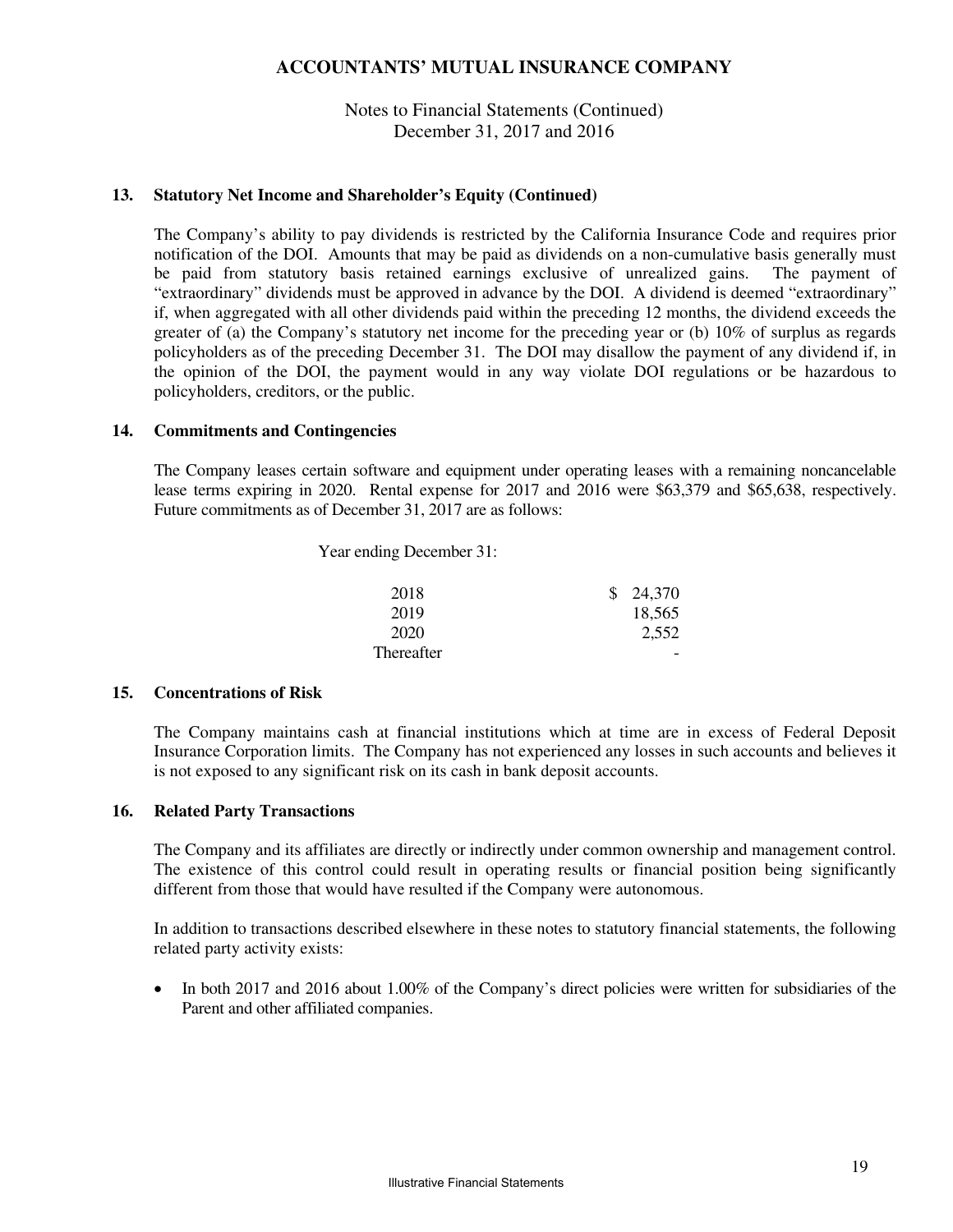### Notes to Financial Statements (Continued) December 31, 2017 and 2016

#### **17. Defined Contribution Plan**

The Company adopted a matching 401(k) plan in which the Company matched 50% of the first 3% of gross wages of employee contributions for a maximum of 1.5% matching. The Company recognized expense of \$19,271 and \$22,068 related to the plan in 2017 and 2016, respectively.

### **18. Subsequent Events**

Management has evaluated subsequent events through May 5, 2018, which is the date the financial statements were available to be issued. Other than as disclosed above, no events have occurred subsequent to December 31, 2017 requiring recording or disclosure in these financial statements.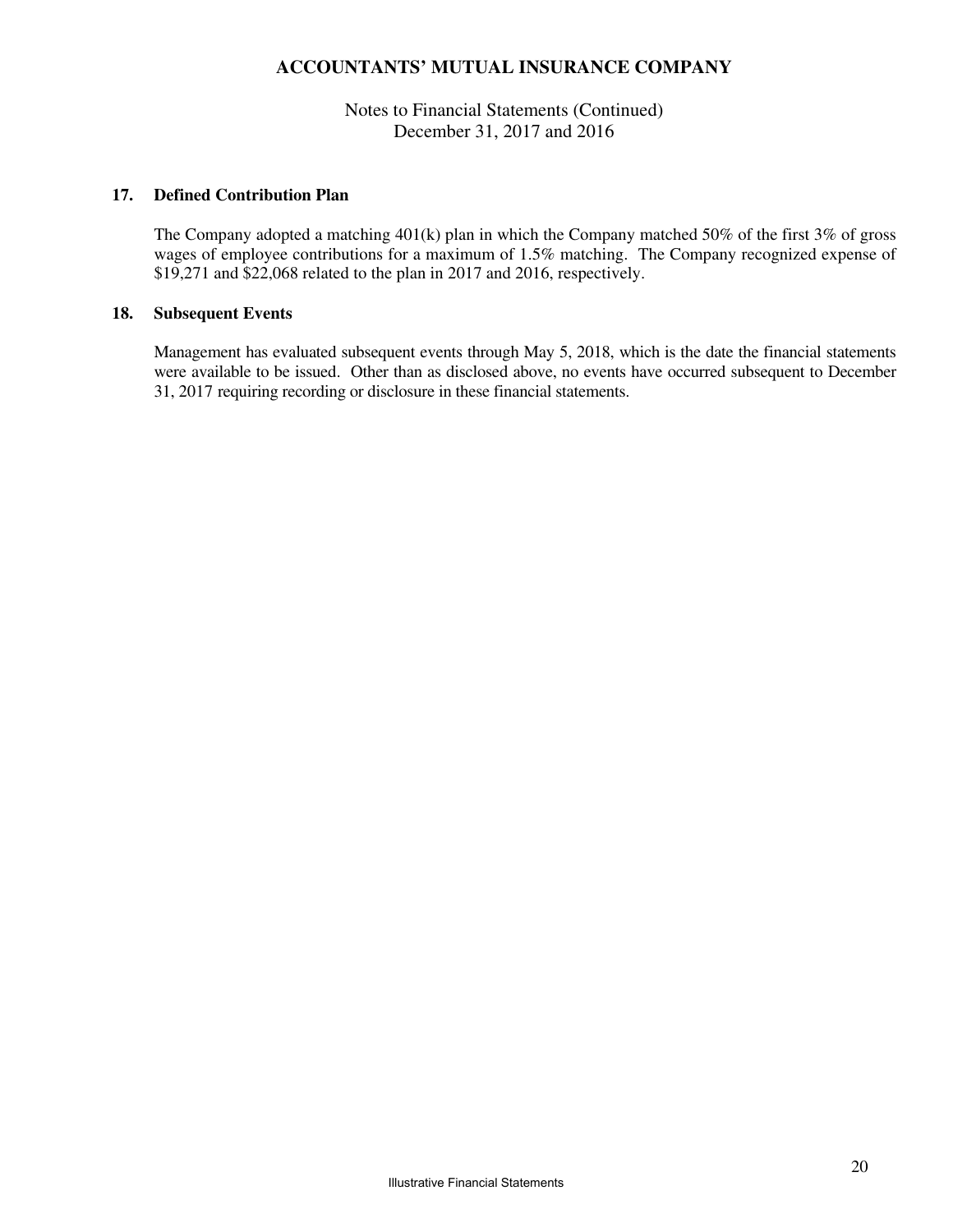# **SUPPLEMENTARY INFORMATION**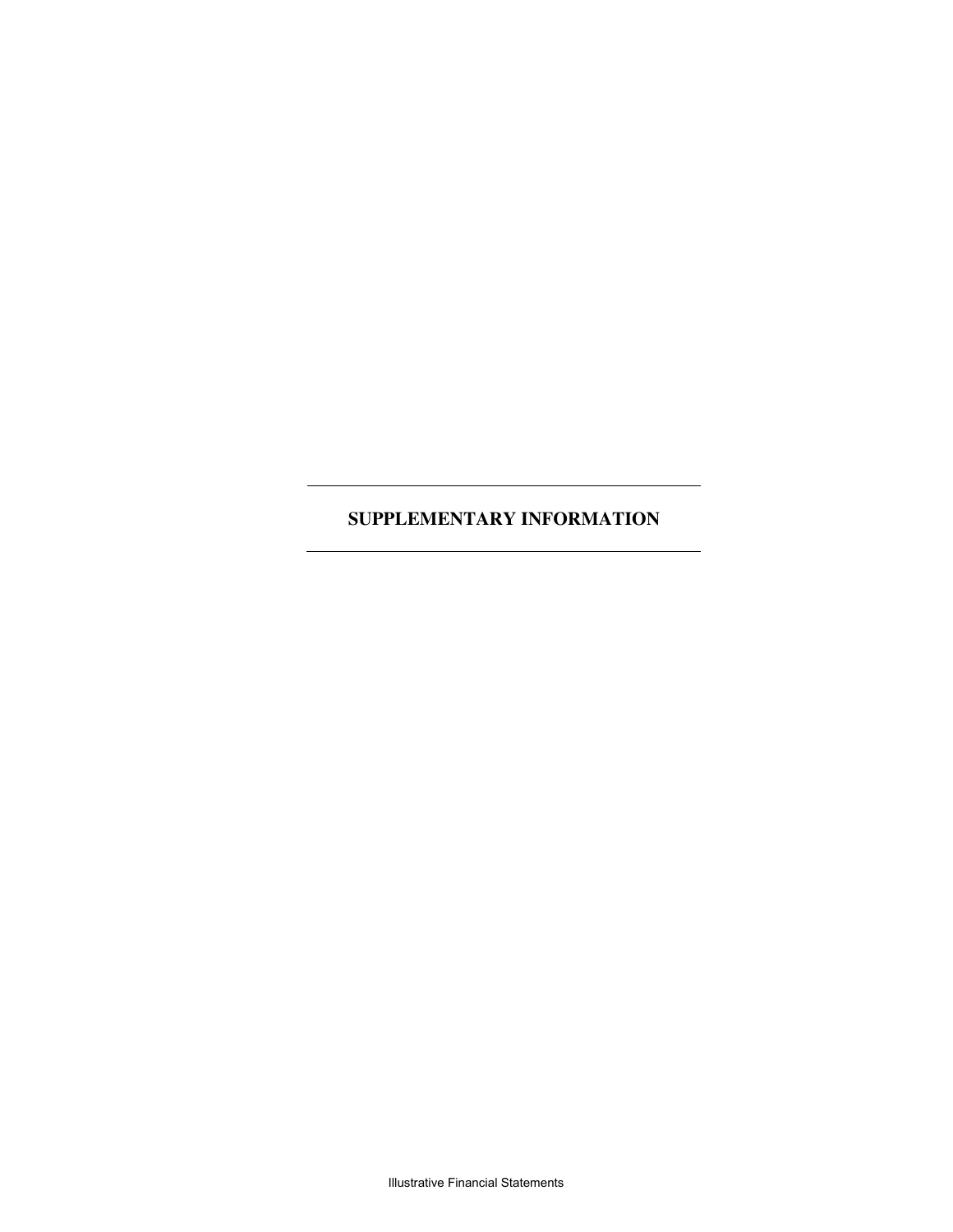### Loss and Allocated Loss Adjustment Expenses Development Data December 31, 2017

#### Incurred Losses and Allocated Loss Adjustment Expenses, Net of Reinsurance *(in thousands)*

| Accident |          |             |             |             |             |             |             |             |             |            |
|----------|----------|-------------|-------------|-------------|-------------|-------------|-------------|-------------|-------------|------------|
| Year     | 2010     | 2011        | 2012        | 2011        | 2012        | 2013        | 2014        | 2015        | 2016        | 2017       |
| 2008     | \$10,438 | \$<br>9,937 | 9,570<br>S. | \$<br>9,261 | 9,099<br>S. | 8,930<br>\$ | 8,870<br>\$ | 8,921<br>\$ | \$<br>9,710 | 9,350<br>S |
| 2009     |          | 15,952      | 16,100      | 15,510      | 15,277      | 15,127      | 15,320      | 16,550      | 16,586      | 16,696     |
| 2010     |          |             | 32,599      | 31,601      | 33,258      | 33,700      | 35,600      | 36,759      | 37,139      | 37,850     |
| 2011     |          |             |             | 41,900      | 42,200      | 44,701      | 46,001      | 46,560      | 46,481      | 46,889     |
| 2012     |          |             |             |             | 25,494      | 24,978      | 28,073      | 27,289      | 27,290      | 26,590     |
| 2013     |          |             |             |             |             | 23,976      | 26,400      | 24,699      | 24,800      | 24,200     |
| 2014     |          |             |             |             |             |             | 20,575      | 19,177      | 17,637      | 17,594     |
| 2015     |          |             |             |             |             |             |             | 19,922      | 19,336      | 18,757     |
| 2016     |          |             |             |             |             |             |             |             | 20,958      | 19,049     |
| 2017     |          |             |             |             |             |             |             |             |             | 15,609     |
|          |          |             |             |             |             |             |             |             |             | \$232,584  |

#### Cumulative Paid Losses and Allocated Loss Adjustment Expenses, Net of Reinsurance *(in thousands)*

| Accident |      |       |             |    |       |             |             |             |             |             |             |      |           |
|----------|------|-------|-------------|----|-------|-------------|-------------|-------------|-------------|-------------|-------------|------|-----------|
| Year     | 2010 |       | 2011        |    | 2012  | 2011        | 2012        | 2013        | 2014        | 2015        | 2016        | 2017 |           |
| 2008     | S.   | 1,053 | \$<br>3,288 | S. | 5,133 | 6,255<br>S. | 6,872<br>S. | 7,408<br>\$ | 7,763<br>\$ | 7,970<br>\$ | 8,276<br>\$ | \$   | 8,331     |
| 2009     |      |       | 2,484       |    | 6,188 | 8,741       | 10,444      | 11,500      | 12,574      | 13,128      | 13,603      |      | 14,042    |
| 2010     |      |       |             |    | 4,295 | 11,518      | 18,001      | 23,333      | 26,847      | 28,794      | 29,981      |      | 31,635    |
| 2011     |      |       |             |    |       | 6,159       | 15,956      | 25,639      | 31,402      | 34,349      | 36,926      |      | 38,813    |
| 2012     |      |       |             |    |       |             | 3,742       | 9,971       | 14,964      | 18,139      | 19,992      |      | 21,500    |
| 2013     |      |       |             |    |       |             |             | 3,236       | 9,230       | 13,255      | 16,477      |      | 18,218    |
| 2014     |      |       |             |    |       |             |             |             | 2,550       | 6,920       | 9,660       |      | 11,187    |
| 2015     |      |       |             |    |       |             |             |             |             | 2,384       | 6,690       |      | 10,510    |
| 2016     |      |       |             |    |       |             |             |             |             |             | 2,418       |      | 6,831     |
| 2017     |      |       |             |    |       |             |             |             |             |             |             |      | 1,770     |
|          |      |       |             |    |       |             |             |             |             |             |             |      | \$162,837 |

### Average Annual Percentage Payout of Incurred Claims by Age, Net of Reinsurance

| Years                     |       |       |       |       | 1 2 3 4 5 6 7 8 |      |      |      | $\overline{q}$ | 10      |
|---------------------------|-------|-------|-------|-------|-----------------|------|------|------|----------------|---------|
| Professional<br>Liability | 12.9% | 22.8% | 18.0% | 11.8% | 7.1%            | 5.7% | 3.6% | 3.1% | 3.0%           | $0.6\%$ |